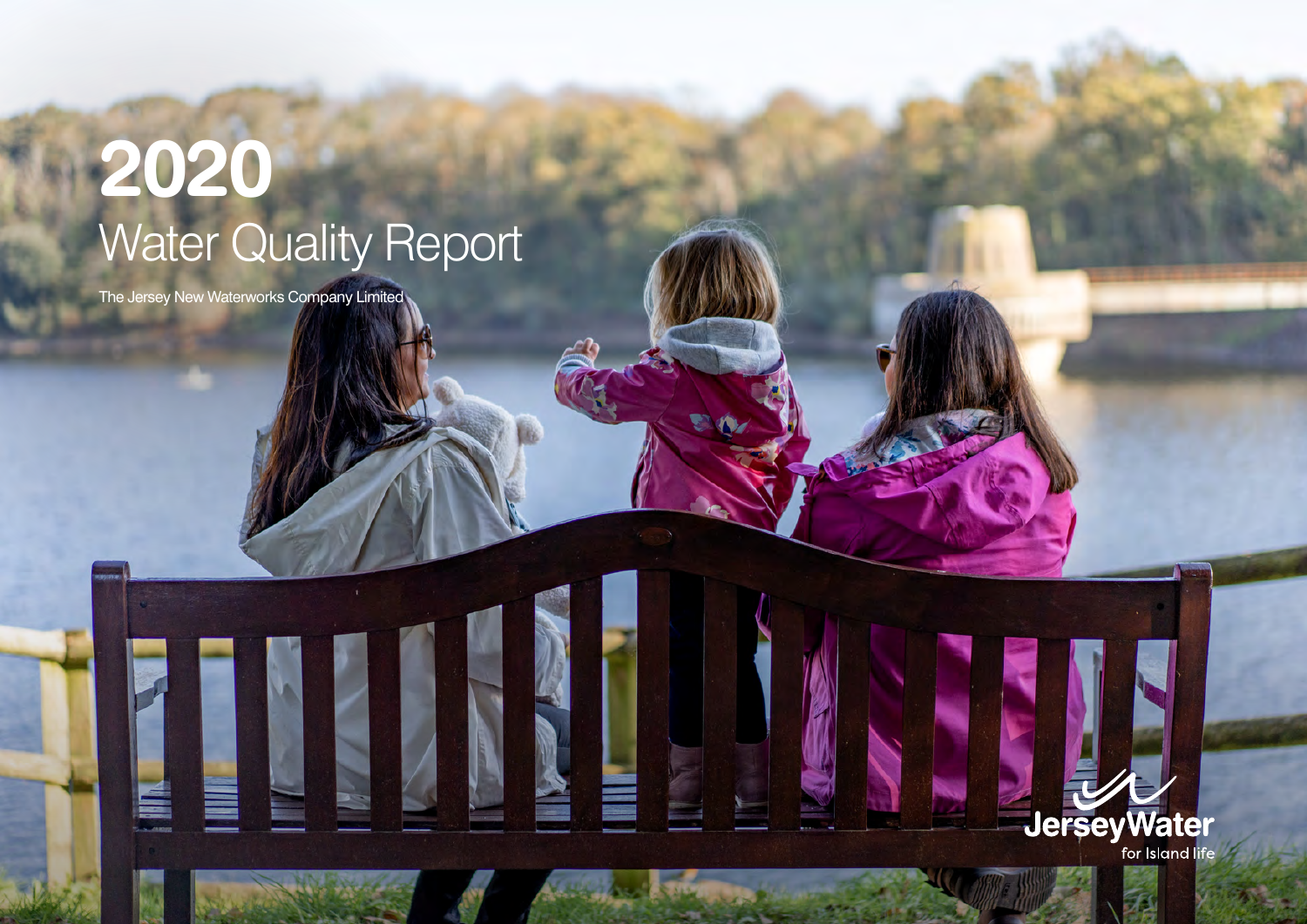



### **Contents**

- Executive Summary
- Water Quality Team
- Oversight of Water Quality
- Supply Points and Supply Zone Regulatory Results
- Consumer Contacts and Enquiries
- Raw Water Quality
- Understanding Test Results
- Appendix

4合)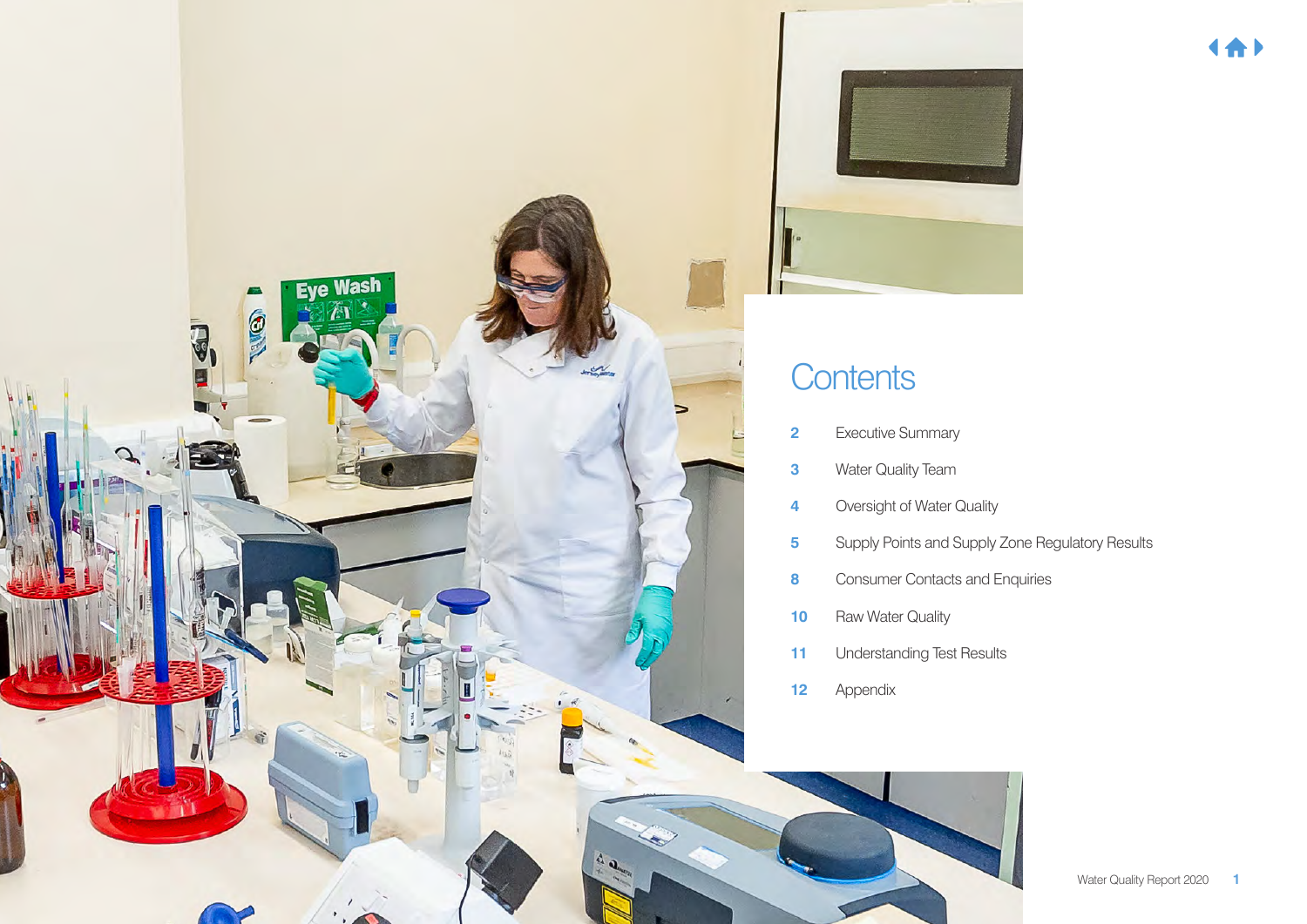## **Executive** Summary

**Jersey Water exists to supply the water needed for the island to thrive, today and everyday. The provision of clean, safe water is core to our mission and during the year ended 30 September 2020 ('the year'), extremely high standards were again achieved.**

Jersey Water supplied high-quality drinking water with an overall compliance rate of 99.98%, slightly ahead of 99.97% in 2019. As for last year, Jersey Water met 100% compliance with water quality standards for nitrates and pesticides. The bacteriological compliance of the water supplied was 100% for *E.coli* (2019: 100%) and 99.89% for total coliforms (2019: 99.51%).

During the year, the Company completed 14,586 analyses on treated water samples and of these, only three were outside of their respective regulatory water quality parameter but posed no threat to health<sup>1</sup>. They were quickly rectified.

2020 was the 7th consecutive year of full compliance with regulatory limits for nitrates. The maximum concentration detected in treated water was 45.4mg/l, below the regulatory limit of 50mg/l but an increase on the unusually low 2019 value of 34.5 mg/l.

The increase in concentrations compared to last year was mainly due to a wet winter resulting in increased run-off, and the recharge of aquifers resulting in more significant streamflow.

 $\mathcal{C}\mathcal{C}$ 

In 2020, Jersey adopted a new risk-based approach to raw water quality monitoring for pesticides, analysing reservoir outlets at a weekly frequency using a "broad sweep" analysis capable of identifying the presence of 450 different pesticides. The change in approach maintained a high level of vigilance over the quality of water taken for treatment. Testing during the year identified 54 (2019: 35) detections of pesticides at 0.1μg/l or greater in the reservoirs. The increase is attributed to wetter conditions during the growing season. Careful selection of which reservoir to use and treatment ensured that there were no breaches of the pesticide limit in treated water.

From April 2019, Jersey Water has voluntarily amended its drinking water monitoring program for PFAS (poly and perfluoroalkyl substances) and increased the frequency of testing above that which would be required under the Water (Jersey) Law 1972. Results of the analysis confirmed full compliance with applicable regulatory limits (2019: 100%) for all water supplied by Jersey Water.

Fewer consumers contacted Jersey Water with enquiries and slightly more with water quality issues, compared to the England and Wales (E&W) industry averages. This increase was principally down to two separate incidents concerning discoloured water (in June 2020, generating ten customer contacts and in September 2020, generating 17 contacts). Without these two incidents, the Zone rate would have been 0.92, which is well below the average in England and Wales. These incidents have been reviewed and the lessons learned are being used to improve Jersey Water's practices to minimise the impact of similar incidents on consumers in the future.

There has been a slight increase in the proportion of contacts regarding the taste or odour of the water supplied by Jersey Water from 17% in 2019 to 23% in the year. These had no health risks associated and work to improve the acceptability of water to consumers in terms of taste and odour is on-going.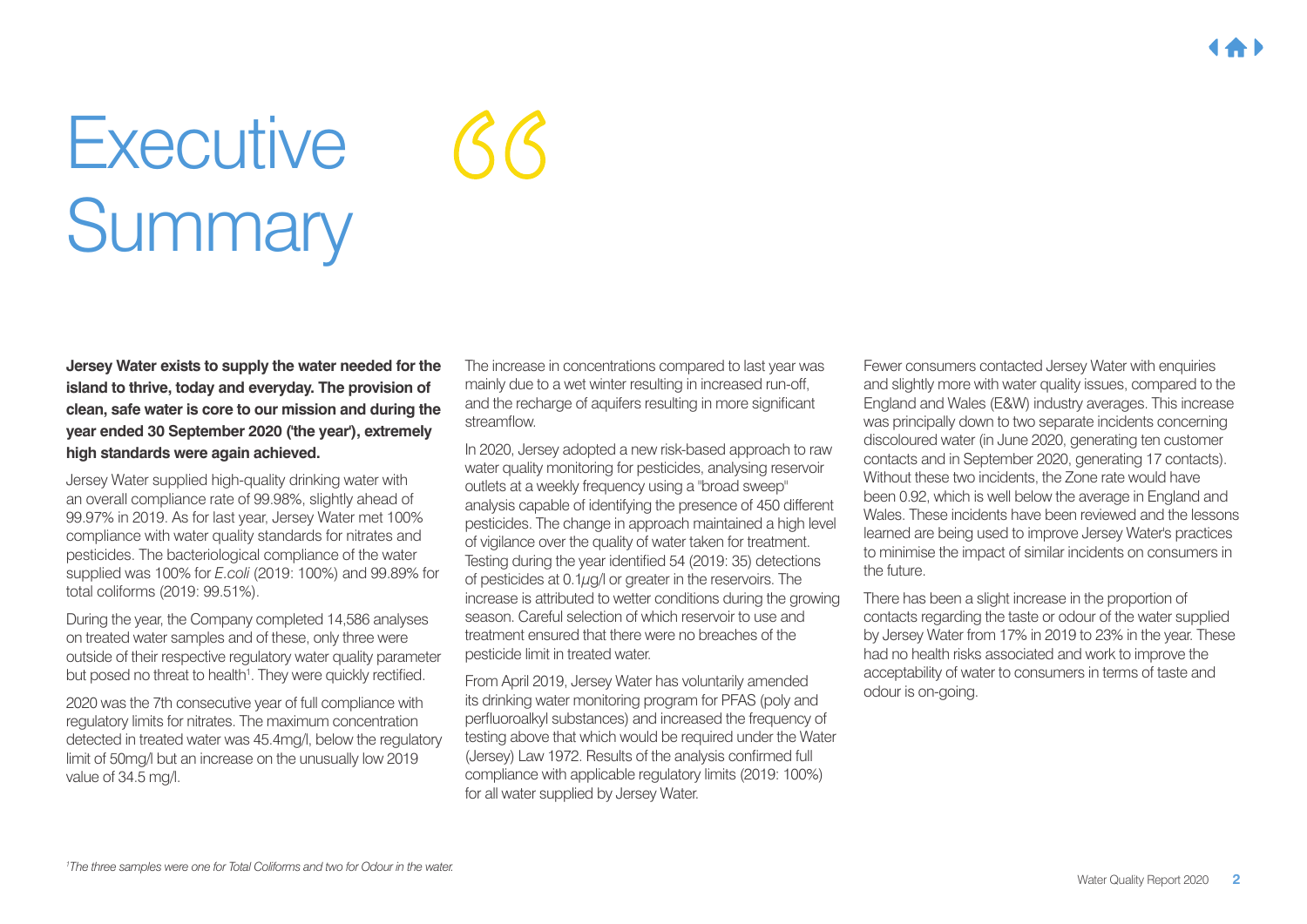## Water Quality Team

**Jersey Water's Water Quality Team is part of the wider Water Supply Team and comprises specialists in chemistry, microbiology, data analysis and sampling. The team works out of the Millbrook Laboratory where a range of microbiological and chemical analyses are carried out on a 7-day a week basis.** 

The team is responsible for the sampling, analysis and reporting required to ensure our customers receive safe, clean drinking water whenever they want it. The team works very closely with other Jersey Water colleagues responsible for all parts of the water supply chain, providing support and advice on issues affecting water quality.

The team also supports wider activities in Jersey. During 2020 they provided help to Government of Jersey departments including Environment and Environmental Health as well as technical support to the Action for Cleaner Water Group and the Government of Jersey Officer Technical Group on PFAS.



**Action for Cleaner Water Group Film**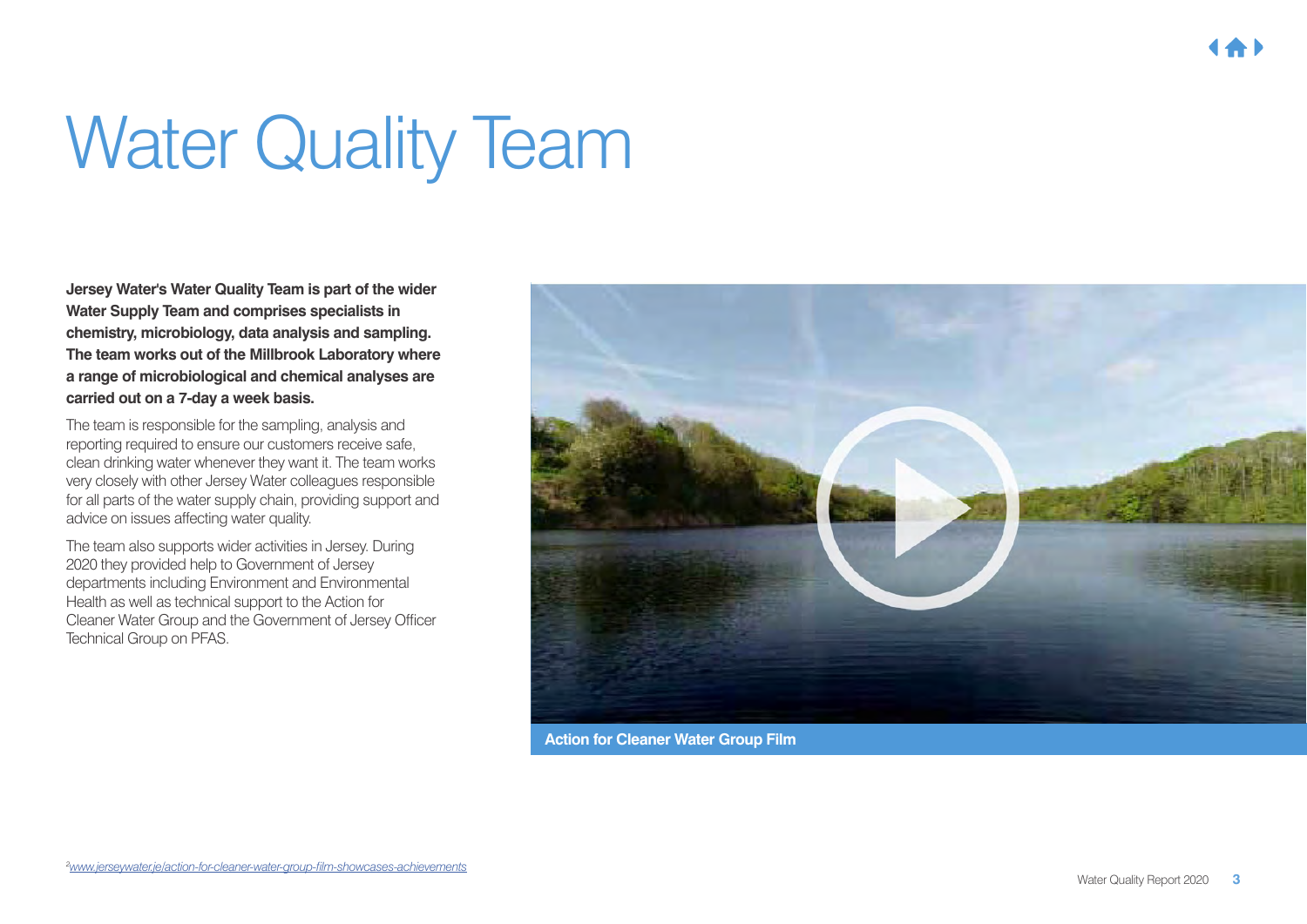

## Oversight of **Water Quality**

**Jersey Water operates under the legislative requirements set out in the Water (Jersey) Law 1972. Article 10 places a duty on Jersey Water to develop an annual monitoring programme and to submit that programme to the Minister of Environment each year for approval.** 

In response to the Covid-19 pandemic and with regulatory approval by the Minister, the company amended its monitoring regime for 2020 to take account of the restrictions put in place to ensure the safety of both Jersey Water's customers and employees.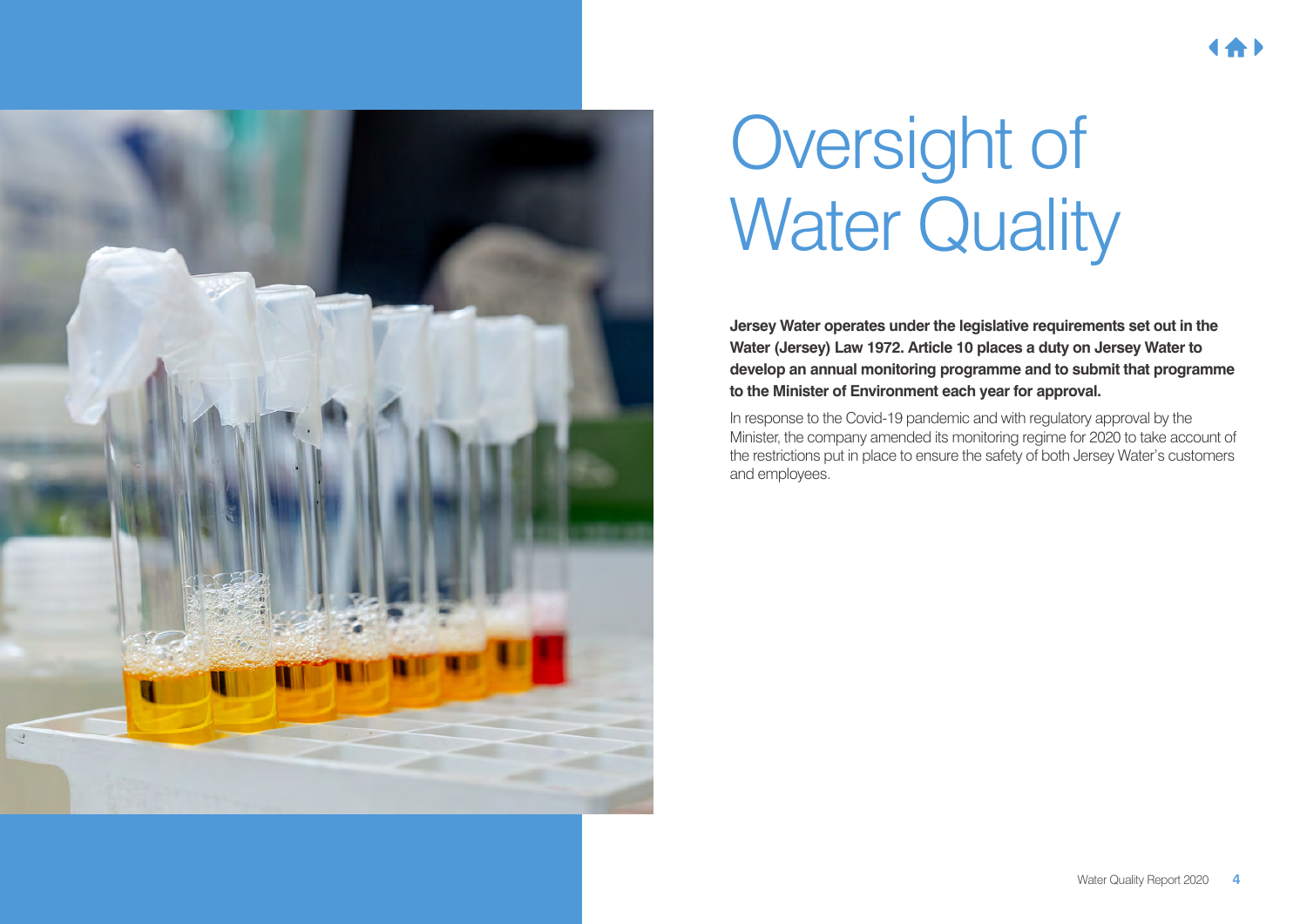# Supply Points and Supply Zone

Regulatory Results

**Jersey Water adopts a risk-based water quality monitoring programme consistent with other water suppliers in Europe and elsewhere. This approach is consistent with the Company's Drinking Water Safety Plan where potential risks are evaluated and water quality testing is designed to help manage those risks.**

The Company examined samples from supply points including our two treatment works at Handois and Augrés, service reservoirs at Westmount and Les Platons and the supply zone (also known as the distribution network) for compliance purposes at regular intervals throughout the year.

The Company undertakes two kinds of regulatory water quality monitoring - check and audit monitoring. Check monitoring is more frequent and is designed to ensure the treatment works are operating as expected and that the water in distribution is suitable for supply. Audit monitoring is performed less frequently and is designed to test the quality of the water supplied against the full requirements of the Water (Jersey) Law 1972.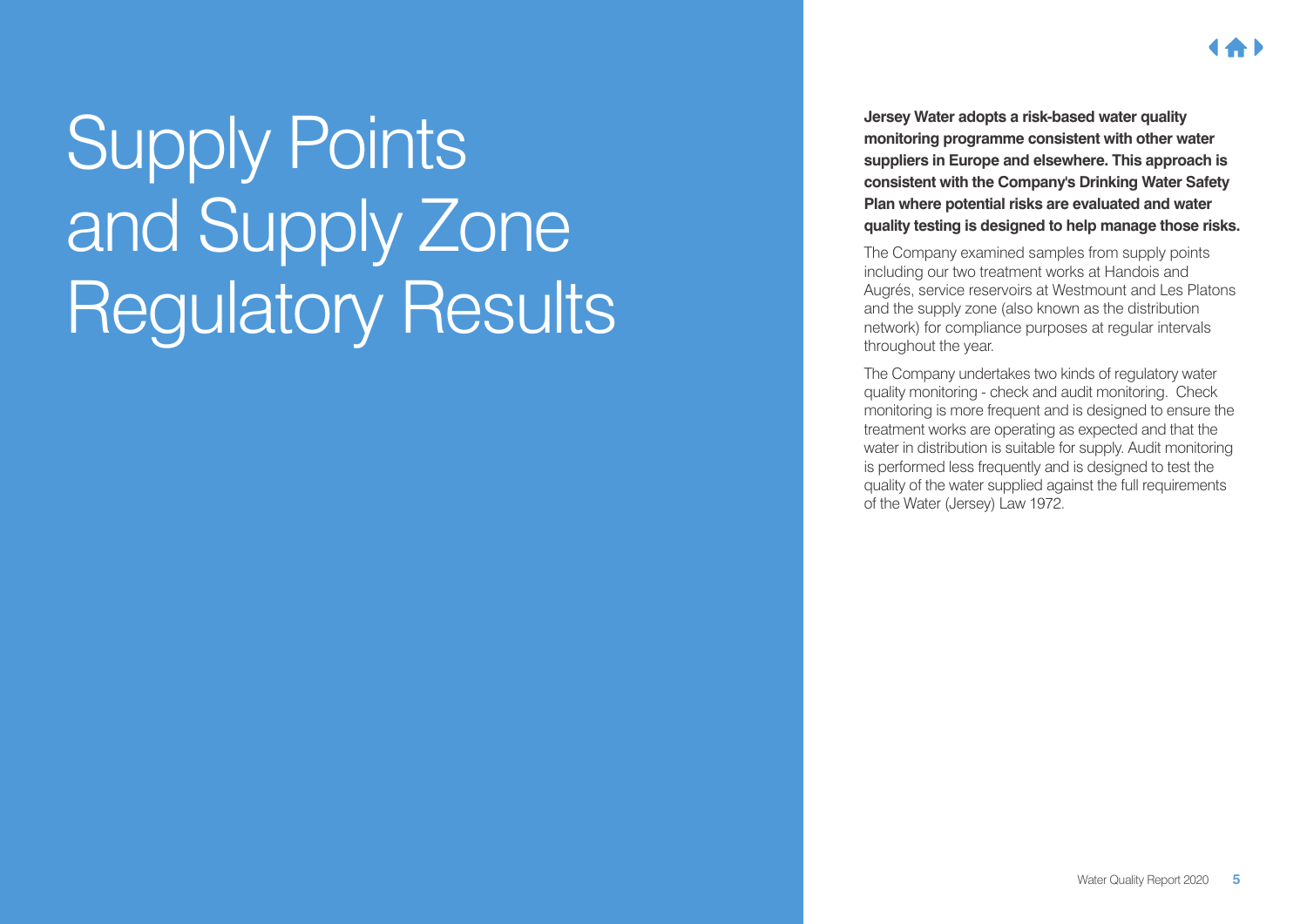### Overall compliance

Due to alignment with the change in financial reporting for Jersey Water, the 2020 report is based on the year ended 30 September 2020 (the 'Year' or '2020').

Water quality in 2020 was extremely high with only three non-compliant regulatory analyses identified out of **14,586 analyses taken** for compliance purposes, none of which were harmful to health.

Overall water quality **compliance for 2020 was 99.98%**. This is a slight improvement on the result for 2019 which had a compliance rate of 99.97%.

## Treatment works performance (supply points)

The Company samples water leaving the treatment works to ensure that it complies with regulatory parameters before it enters the mains network. During the year the Company undertook **424 sampling events** resulting in **11,502 analyses** covering 139 physical, bacteriological and chemical parameters. All of the analyses were compliant with the regulatory limits. Detailed supply point results are set out in Appendix 1, 2, 3 and 4.

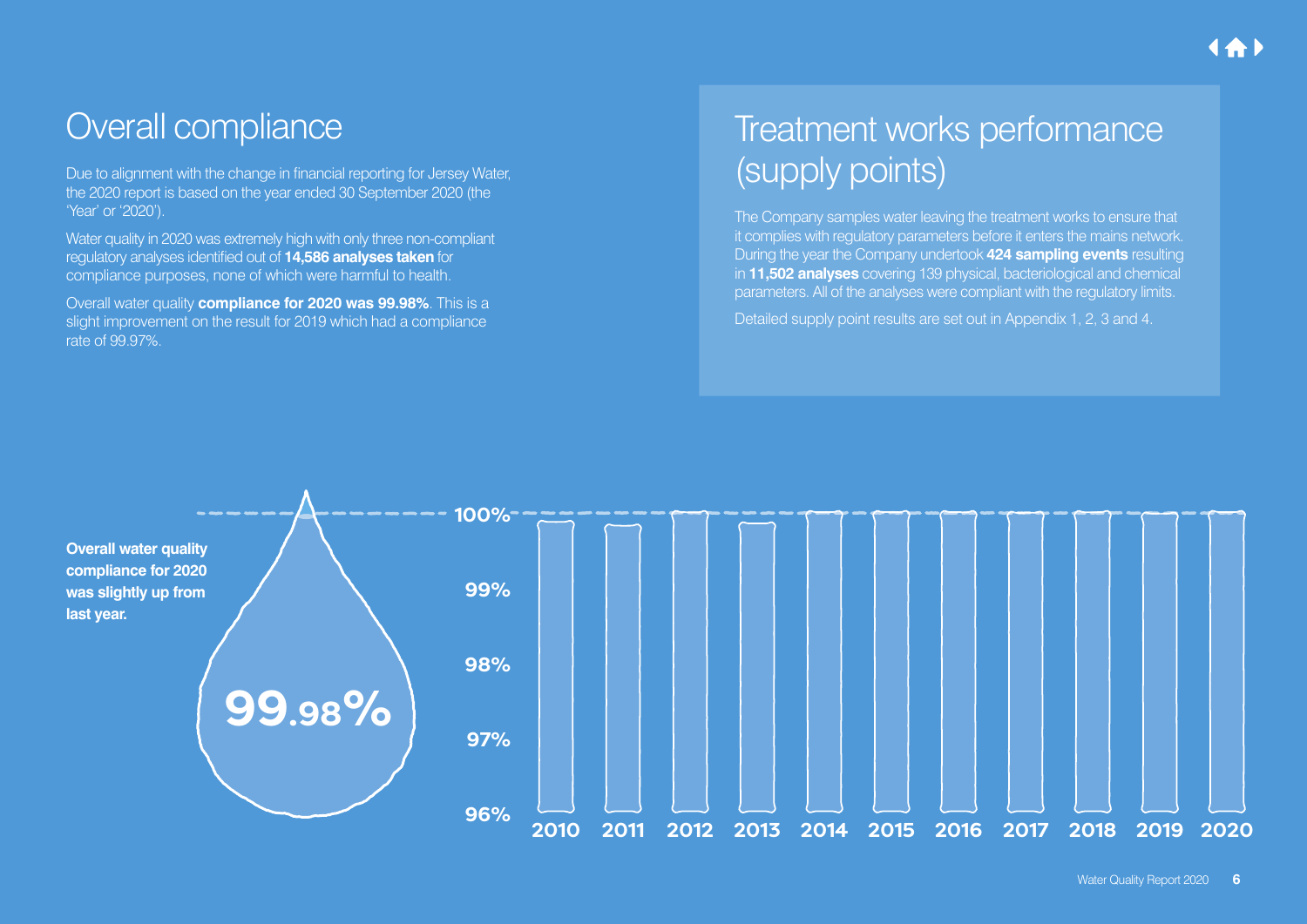### Service reservoir performance

To comply with regulations, weekly microbiological and residual disinfection samples are taken from the service reservoirs to ensure there has been no deterioration in the water quality during storage. During the year **761 analyses** were undertaken on **177 samples** all of which complied with the regulations except for a single failure for coliform bacteria.

• The single analysis outside the permitted range was for coliform bacteria, detected in a sample taken from the outlet to Les Platons East Service Reservoir. Investigations showed all the disinfection processes and turbidity were satisfactory and the repeat samples taken were negative for coliform bacteria; on this basis it was concluded that there was no risk to drinking water quality for our customers.

| <b>Parameter</b>              | <b>Coliform Bacteria</b>              |
|-------------------------------|---------------------------------------|
| <b>Date</b>                   | 10/01/20                              |
| <b>Analysis Type</b>          | <b>Check Analysis</b>                 |
| <b>Concentration Recorded</b> | 14 MPN per 100ml                      |
| <b>Regulatory Limit</b>       | 0 MPN per 100ml<br>(in 95% of sample) |

For water to be deemed wholesome leaving an individual service reservoir there has to be a 95% or greater compliance with the coliform bacteria regulatory limit. The Company achieved 98.1% compliance with the regulatory limit for coliform bacteria and therefore demonstrably supplied wholesome water.

Detailed service reservoir results are set out in Appendix 5.

## Water quality in the distribution system (supply zone)

**114 water samples** were taken at randomly selected customer properties from all parts of the distribution system between 1 October 2019 and 11 March 2020 then, once restrictions were in place due to Covid-19 and with the approval of the Minister<sup>3</sup>, 189 water samples were taken from fixed points around the distribution system. Of 2,323 analyses taken throughout the year all were compliant with regulatory limits except for two.

The two analyses outside the permitted range were for odour, detected in samples taken from a kitchen tap at a randomly selected property and at one of the fixed points in the distribution system. Investigations showed all the disinfection processes and turbidity were satisfactory at the treatment works and repeat samples taken from the affected taps were negative for odour.

| <b>Parameter</b>              | Odour, random<br>consumer sample | Odour, fixed point    |
|-------------------------------|----------------------------------|-----------------------|
| <b>Date</b>                   | 18/12/19                         | 09/06/20              |
| <b>Analysis Type</b>          | <b>Check Analysis</b>            | <b>Check Analysis</b> |
| <b>Concentration Recorded</b> | 5 Dil. No.                       | 4 Dil. No.            |
| <b>Regulatory Limit</b>       | 3 Dil. No. @ 25°C                | 3 Dil. No. @ 25°C     |

Detailed supply zone results are set out in Appendix 6 and 7.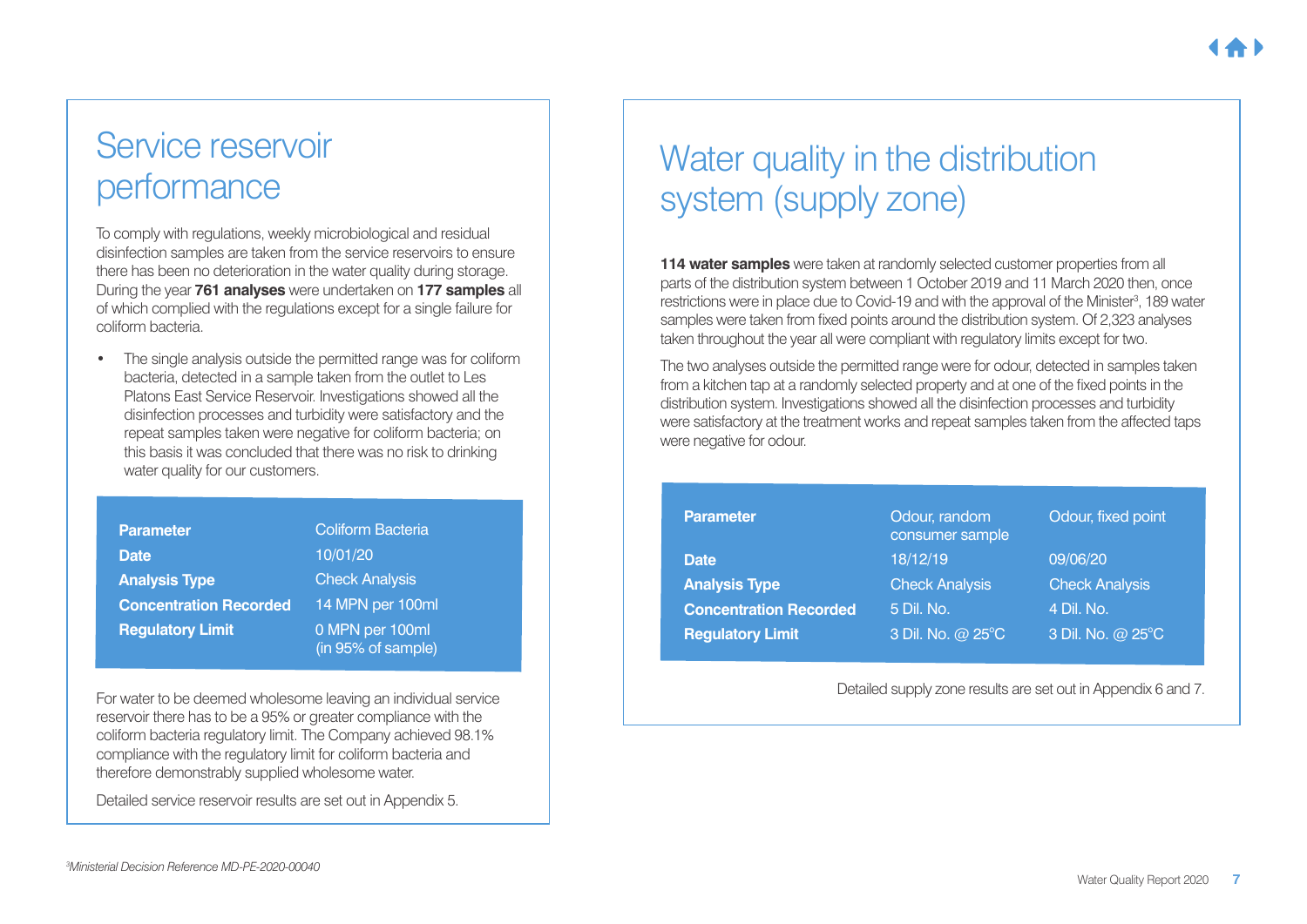## Consumer Contacts & **Enquiries**

Every contact and enquiry received by Jersey Water is recorded and categorised whether or not they require a visit to rectify an issue. The categories used are modeled on The Drinking Water Inspectorate for England and Wales' Information letter 1/2006<sup>4</sup>. The contacts for the year are listed on the table below with the subcategories referencing the DWI Information Letter categories):

### Consumer contacts

|                                       | 2020              | 2019       | 2018              |
|---------------------------------------|-------------------|------------|-------------------|
| Total Consumer Enquiries <sup>d</sup> | 3                 | 5          | 10                |
| Total Contacts <sup>e</sup>           | 5                 |            | 8                 |
| Zonal Total                           | 8                 | 12         | 18                |
| Zone rate (per 1000 population)       | 0.09              | 0.13       | 0.20              |
| England & Wales industry average      | 0.30 <sup>a</sup> | $0.45^{b}$ | 0.50 <sup>c</sup> |

*4 www.ofwat.gov.uk/wp-content/uploads/2019/12/DWI-Customer-contacts-about-water-quality-taste-and-odour.pdf*

*a 2019 figures, b 2018 figures, c 2017 figures*

*d A consumer contact about drinking water quality is any communication about drinking water quality initiated by a consumer in the absence of any expression of concern, dissatisfaction or service shortfall.*

*e A consumer contact about a water quality concern is a contact where the consumer expresses a concern about drinking water other than its appearance, taste or smell and they are not attributing symptoms of a current illness to the water.*

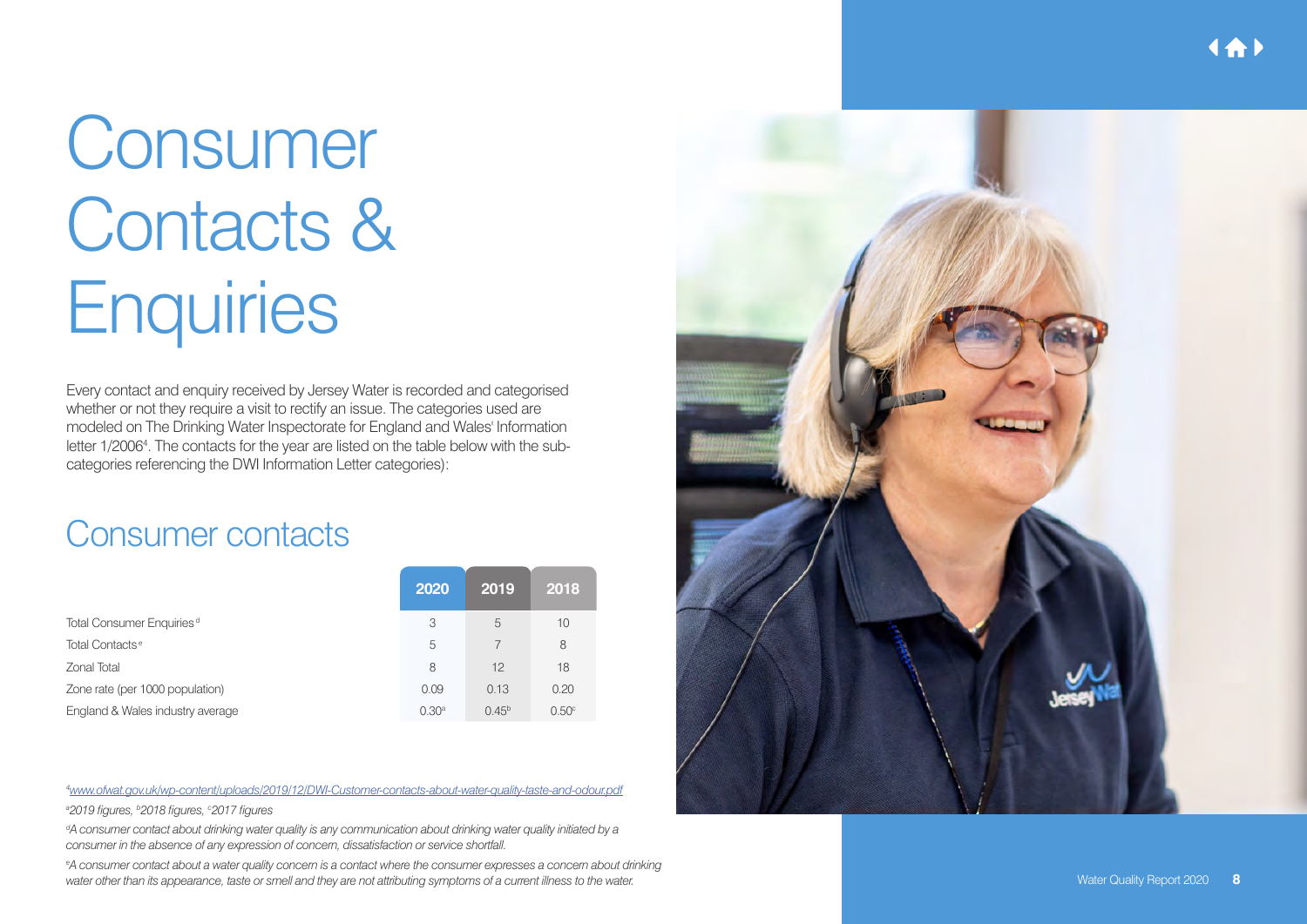### Acceptability of Water to Consumers

| <b>Type of Complaint</b>             | 2020           | 2019              | 2018           |
|--------------------------------------|----------------|-------------------|----------------|
| <b>Appearance (section 4.3)</b>      |                |                   |                |
| Discoloured water                    | 43             | 25                | 32             |
| Blue water                           | $\overline{4}$ | $\Omega$          | $\overline{0}$ |
| Particles                            | 3              | $\overline{4}$    | $\overline{c}$ |
| Air in water                         | $\mathcal{G}$  | 8                 | 16             |
| Chalky appearance                    | $\overline{c}$ | $\overline{0}$    | $\overline{c}$ |
| Animalcules                          | $\overline{0}$ | $\Omega$          | $\overline{0}$ |
| General                              | 13             | 26                | $\mathcal{G}$  |
| <b>Appearance (total)</b>            | 74             | 63                | 61             |
| <b>Taste and Odour (section 4.4)</b> |                |                   |                |
| Chlorine                             | $\overline{c}$ | $\overline{4}$    | 8              |
| Earthy/musty                         | 3              | $\overline{4}$    | 3              |
| Petrol/diesel                        | $\overline{0}$ | $\overline{0}$    | $\overline{0}$ |
| Other                                | 22             | 9                 | 22             |
| <b>Tate and Odour (total)</b>        | 27             | 17                | 33             |
| <b>Alleged Illness (section 4.5)</b> |                |                   |                |
| Gastroenteritis                      | $\overline{7}$ | $\overline{0}$    | $\overline{c}$ |
| Oral                                 | $\mathbf 0$    | $\overline{0}$    | $\overline{0}$ |
| Skin                                 | $\mathbf{1}$   | 6                 | $\overline{c}$ |
| Medical opinion                      | $\mathbf{1}$   | $\mathbf{1}$      | $\overline{c}$ |
| <b>Alleged Illness (total)</b>       | 9              | $\overline{7}$    | 6              |
| <b>Zonal Total</b>                   | 110            | 87                | 100            |
| Zone rate (per 1000 population)      | 1.22           | 0.97              | 1.11           |
| England & Wales industry average     | $1.20^{\rm a}$ | 1.31 <sup>b</sup> | 1.31c          |

Fewer consumers contacted Jersey Water with enquiries and slightly more with water quality issues, compared to the England and Wales industry averages. This increase was principally down to two separate incidents around discoloured water (June 2020 generating 10 contacts: September 2020 generating 17 contacts). Without these two incidents the Zone rate would have been 0.92 which is well below the average in England and Wales. These incidents have been reviewed and the lessons learned are being used to improve Jersey Water's practices to minimise the impact of similar incidents on consumers in the future.

There has been a slight increase in the proportion of contacts regarding the taste or odour of the water supplied by Jersey Water from 17% in 2019 to 23% in 2020. Work to improve the acceptability of water to consumers in terms of taste and odour is on-going.

There were eight contacts for water quality information in 2020 which was a slight decrease in consumer enquiries. They covered a range of topics mainly relating to dishwasher settings and water hardness (typically 120 – 150 mg/l as CaCO3. More information on this can be found on the Company website under the appliance settings (dishwashers) tab)

Bacteriological and chemical samples were taken where the consumer had suspected the water supply to be causing illness. When Jersey Water staff visit a property to investigate consumer contacts bacteriological samples are routinely taken; all such samples in the year were found to be compliant with the Regulations.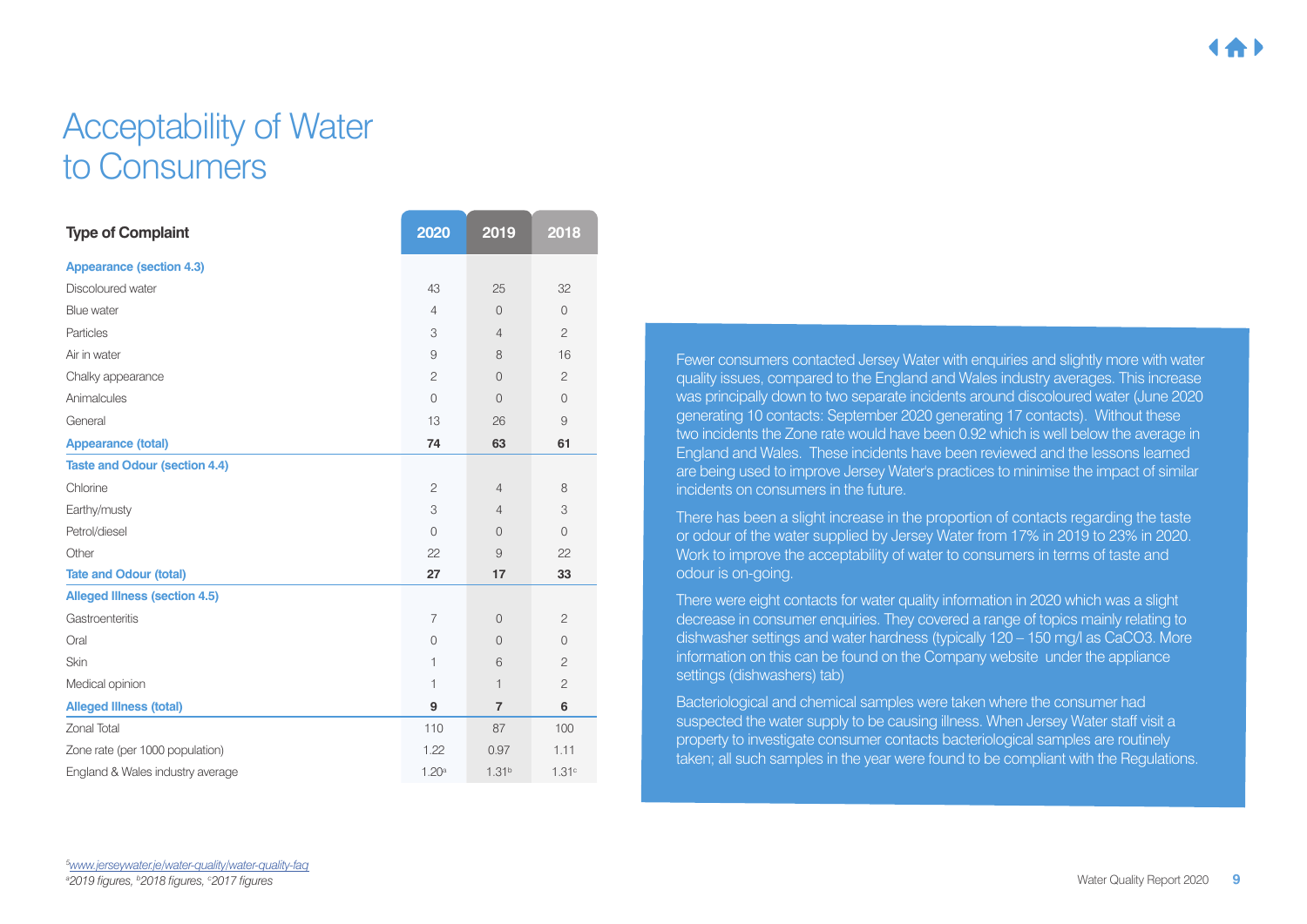## Raw Water **Quality**

**For operational and monitoring purposes Jersey Water takes samples of water from streams, reservoirs and the inlet to the treatment works. This enables our operational staff to select the most suitable waters to be taken for treatment.**

#### **Nitrates**

While nitrates in treated water reached a peak of 45.4mg/l in April 2020, below the regulatory limit of 50mg/l, this was only possible through the careful selection and blending of raw water during the potato growing season and the availability of low nitrate water collected in the reservoirs before the growing season began.

Concentrations of nitrates in raw water peaked at 146.4 mg/l in September 2020 in the Queen's Valley Side Stream catchment and averaged 52.3 mg/l throughout the Island during the year, up from 46.1 mg/l in 2019. This is most likely due to the wet winter experienced this year, increasing run off and raising ground water levels.

#### **Pesticides**

A risk assessment for the year was undertaken for monitoring pesticides in the raw water resources used by Jersey Water. The decision was made to concentrate on ensuring the water taken from the reservoirs and sent for treatment was the best available. Weekly monitoring of all the reservoirs using an analytical method which provides a broad scan for 450 substances was undertaken which enabled the Company to quickly identify if there were any issues.

During 2020, 54 detections were made at 0.1 μg/l or greater but by careful selection of which reservoir to use and treatment, there were no breaches of the pesticide limit in treated water.

#### **PFAS**

Drinking water supplied by Jersey Water has been tested for PFAS (poly and perfluoroalkyl substances) since 1989. Based on the results of this testing the drinking water supply in Jersey has been fully compliant with the water quality requirements of the Water (Jersey) Law 1972 and meets the definition of wholesomeness against which drinking water quality is assessed. Results of drinking water testing for 2020 (Appendix 4) show either no detections for PFAS or detections well within the UK DWI guidance.

Further details on PFAS can be found in the update report form the Government of Jersey Officer Technical Group<sup>6</sup>.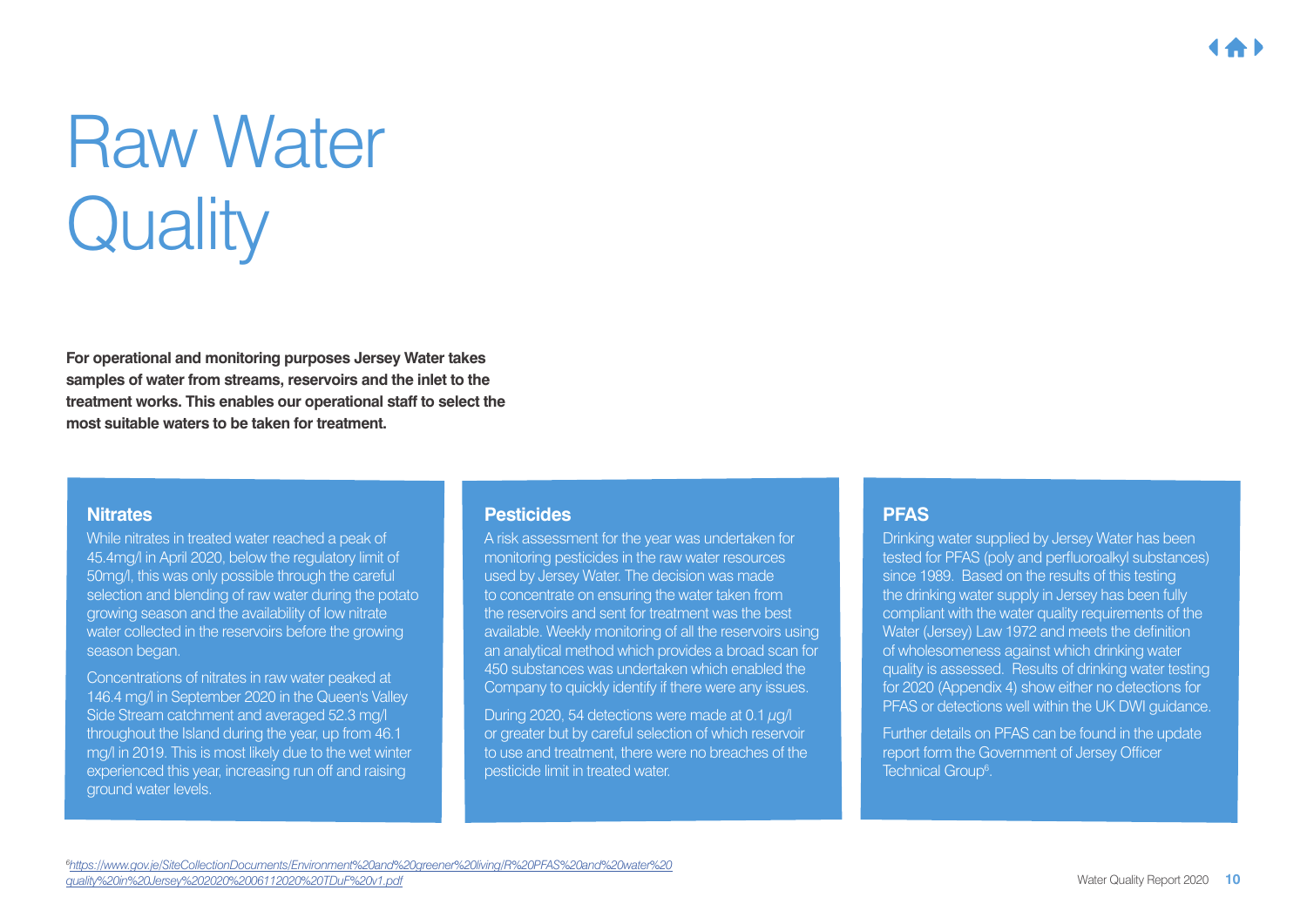## Understanding **Test Results**

#### **Regulatory Analyses**

The Water (Jersey) Law 1972 as amended requires two types of monitoring at the treatment works and service reservoir outlets and in the distribution system:

#### **• Check monitoring**

Tests performed on a frequent basis to ensure that the treatment works and the water in distribution is suitable for supply.

#### **• Audit monitoring**

Testing performed less frequently than check monitoring and which is designed to test the quality of the water supplied against the full requirements of the Water (Jersey) Law 1972.

| <b>Term</b>                                                  | <b>Description</b>                                                                                                                                                                                                                                                                                                                                                                                                                                          |
|--------------------------------------------------------------|-------------------------------------------------------------------------------------------------------------------------------------------------------------------------------------------------------------------------------------------------------------------------------------------------------------------------------------------------------------------------------------------------------------------------------------------------------------|
| <b>CFU</b>                                                   | Colony forming units (CFU), a physical count of the number of colonies of<br>bacteria visible on a membrane or an agar plate.                                                                                                                                                                                                                                                                                                                               |
| % Compliance                                                 | The percentage of the results that comply with the regulatory limit.                                                                                                                                                                                                                                                                                                                                                                                        |
| $\mu$ g/l                                                    | Micrograms per litre or parts per billion, (equivalent to 1p in £10,000,000)                                                                                                                                                                                                                                                                                                                                                                                |
| $\mu$ S/cm                                                   | The unit of measure commonly used for electrical conductivity in water,<br>micro Siemens/cm.                                                                                                                                                                                                                                                                                                                                                                |
| <b>Max</b>                                                   | The maximum or highest result produced for that test.                                                                                                                                                                                                                                                                                                                                                                                                       |
| <b>Mean</b>                                                  | The average value of all the results produced for that test.                                                                                                                                                                                                                                                                                                                                                                                                |
| <b>Min</b>                                                   | The minimum or lowest result produced for that test.                                                                                                                                                                                                                                                                                                                                                                                                        |
| <b>MPN</b>                                                   | The most probable number (MPN) is a statistical method used to estimate<br>the viable numbers of bacteria in a sample.                                                                                                                                                                                                                                                                                                                                      |
| <b>PAC</b>                                                   | Powdered Activated Carbon - used to aid in the removal of impurities in<br>water such as pesticides during the treatment process.                                                                                                                                                                                                                                                                                                                           |
| <b>PFAS</b>                                                  | PFAS is short for poly and perfluoroalkyl substances. PFASs are a class of<br>more than 4,000 different chemicals, and they are everywhere e.g. they turn<br>up in everything from household items to fast food wrappers.<br>Some of the most commonly used PFAS chemicals, like PFOS and PFOA<br>(perfluorooctanesulfonic acid and perfluorooctanoic acid) have long half-<br>lives meaning they will persist in the environment for long periods of time. |
| <b>Sample Point</b>                                          | The location where the sample was taken                                                                                                                                                                                                                                                                                                                                                                                                                     |
| <b>Specific concentration or</b><br>value (maximum) or state | The maximum or range of values allowed by law in the water supply<br>(regulatory limit).                                                                                                                                                                                                                                                                                                                                                                    |
| <b>Substances and</b><br>parameters                          | The item we are testing for.                                                                                                                                                                                                                                                                                                                                                                                                                                |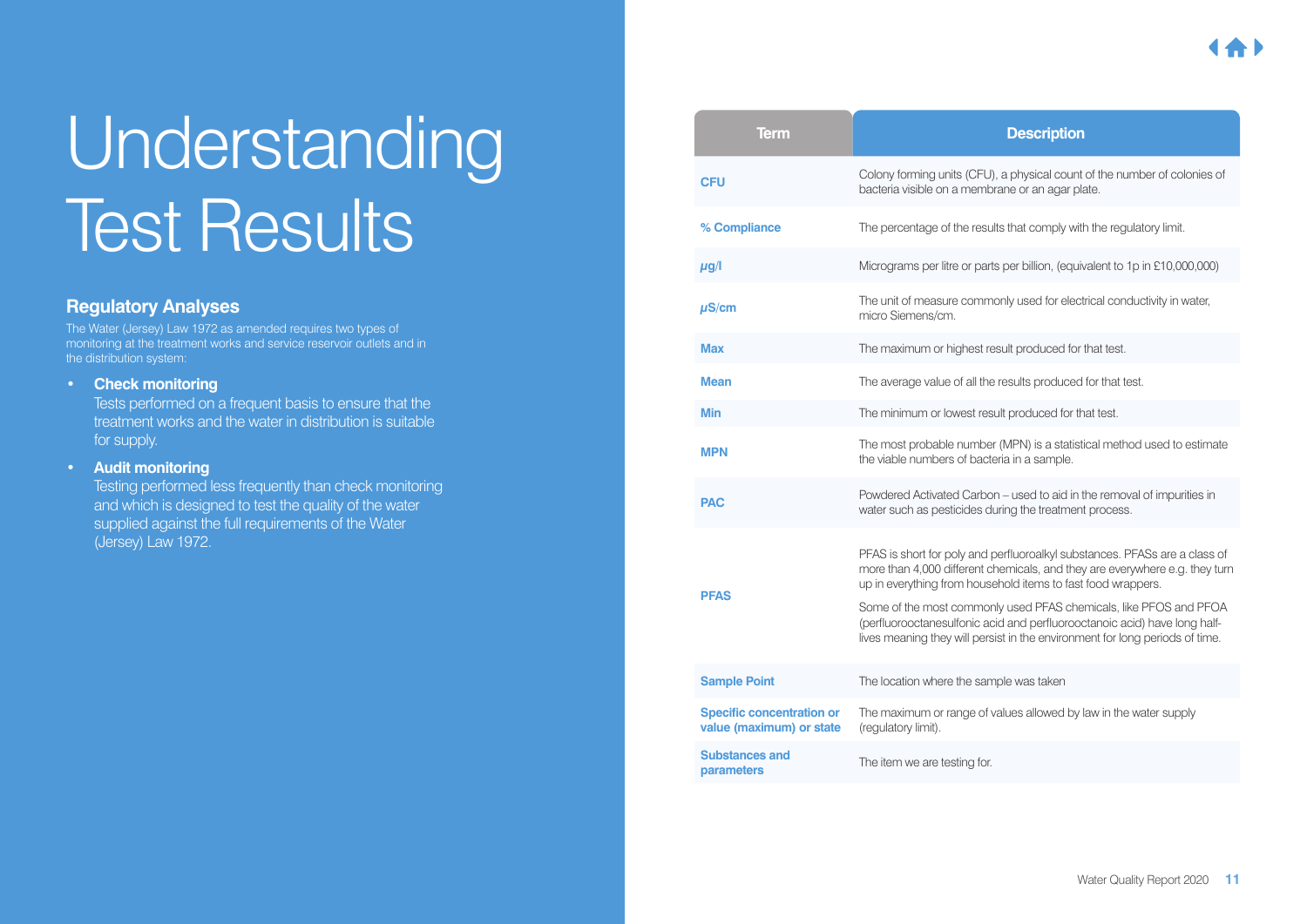### Appendix 1<sup>7</sup>:

2020 Treatment Works Performance **Check Monitoring**

| <b>Substances &amp;</b><br>parameters | <b>Specific concentration/</b><br>value (max)/state | <b>Sample Point</b>        | <b>Min</b>         | <b>Mean</b> | <b>Max</b> | <b>Compliance</b><br>$(\%)$ | <b>What it means</b>                                                                                                                                           |
|---------------------------------------|-----------------------------------------------------|----------------------------|--------------------|-------------|------------|-----------------------------|----------------------------------------------------------------------------------------------------------------------------------------------------------------|
| E.coli                                | 0 MPN per 100ml                                     | Augrés Final Water         | $\overline{0}$     | $\Omega$    | $\Omega$   | 100                         | Primary indicator of faecal contamina-tion of treated water                                                                                                    |
|                                       |                                                     | Handois Final Water        | $\overline{0}$     | $\circ$     | 0          | 100                         |                                                                                                                                                                |
| Coliform bacteria                     | 0 MPN per 100ml                                     | Augrés Final Water         | $\circ$            | $\circ$     | 0          | 100                         | Detection of coliform bacteria may indi-cate sub-optimal operation of the<br>treatment process or ingress of con-tamination from breaches in the integri-ty of |
|                                       |                                                     | <b>Handois Final Water</b> | $\circ$            | $\circ$     | 0          | 100                         | the distribution system.                                                                                                                                       |
| Colony counts                         | No abnormal change                                  |                            | No abnormal change |             |            | 100                         | Monitoring water supplies for colony count bacteria can be useful for moni-toring                                                                              |
|                                       |                                                     | <b>Handois Final Water</b> |                    |             |            | 100                         | trends in water quality or detect-ing sudden changes in quality                                                                                                |
| Nitrite                               | $0.1$ mg NO $\sqrt{1}$                              | Augrés Final Water         | < 0.003            | 0.010       | 0.081      | 100                         | Nitrite may be associated with nitrate or with the use of ammonia in water disin-                                                                              |
|                                       |                                                     | <b>Handois Final Water</b> | < 0.003            | 0.011       | 0.052      | 100                         | fection.                                                                                                                                                       |
| Residual disinfectant                 | No value mg Cl./I                                   | Augrés Final Water         | 0.22               | 0.49        | 0.64       |                             | Sufficient chlorine is added to all supplies to ensure the absence of harmful                                                                                  |
|                                       |                                                     | Handois Final Water        | 0.35               | 0.52        | 0.65       |                             | microorganisms.                                                                                                                                                |
| Turbidity                             | 1 NTU                                               | Augrés Final Water         | 0.06               | 0.09        | 0.13       | 100                         | The Standard requires that there should be no haziness caused by fine particles.                                                                               |
|                                       |                                                     | <b>Handois Final Water</b> | 0.06               | 0.10        | 0.14       | 100                         |                                                                                                                                                                |
| Conductivity                          | $2500 \,\mu\text{S/cm}$ at $20^{\circ}\text{C}$     | Augrés Final Water         | 418                | 498         | 560        | 100                         | A measure of the ability of the water to conduct an electric current and therefore                                                                             |
|                                       |                                                     | <b>Handois Final Water</b> | 439                | 510         | 558        | 100                         | a measurement of the mineral salts dissolved in the water.                                                                                                     |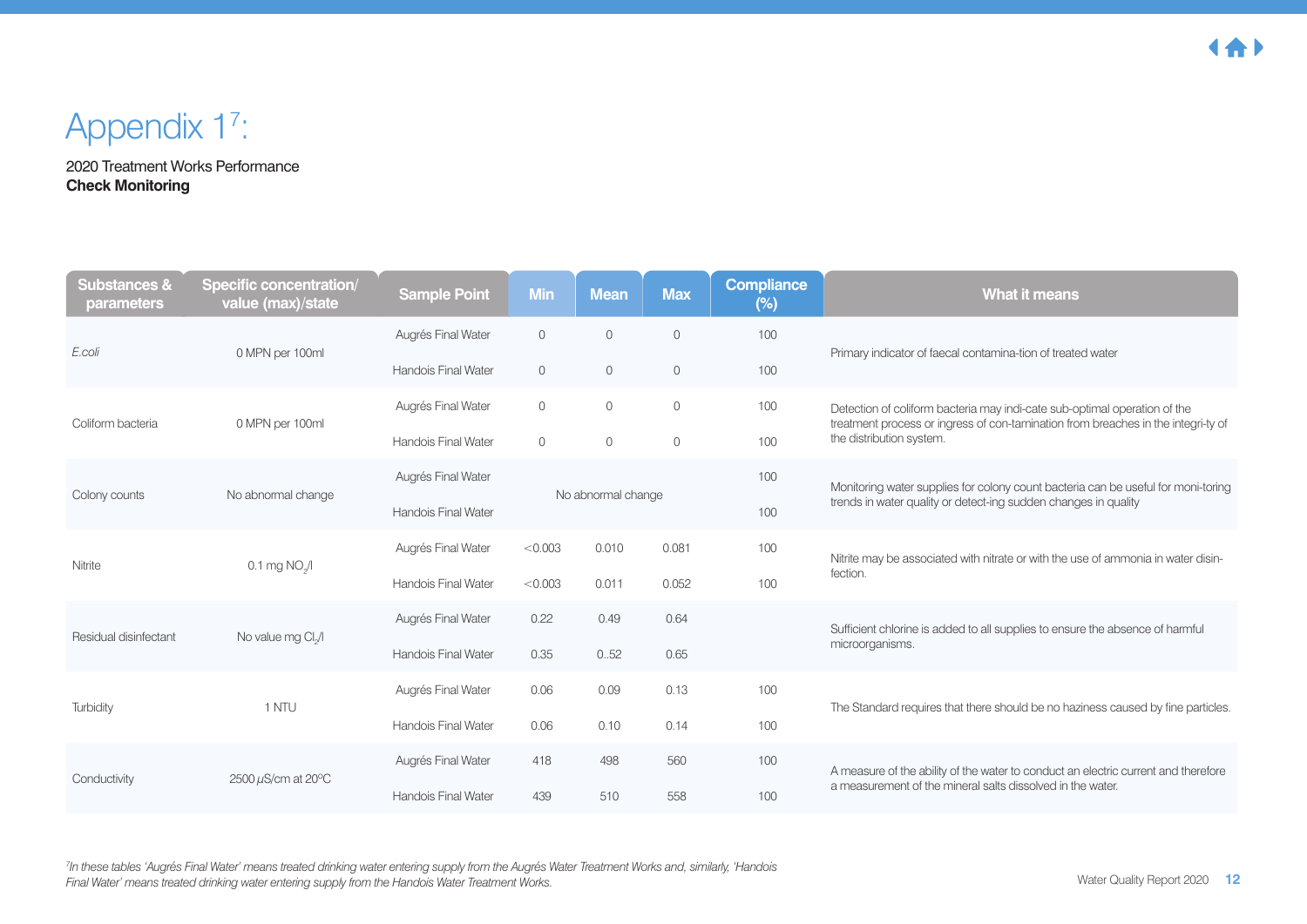## Appendix 2:

#### 2020 Treatment Works Performance **Audit Monitoring**

| <b>Substances &amp;</b><br><b>parameters</b>                          | <b>Specific concentration/</b><br>value (max)/state                         | <b>Sample Point</b>        | <b>Min</b>                                           | <b>Mean</b>    | <b>Max</b>     | <b>Compliance</b><br>$(\%)$                                                                                                                                                                                           | What it means                                                                                                                                                            |
|-----------------------------------------------------------------------|-----------------------------------------------------------------------------|----------------------------|------------------------------------------------------|----------------|----------------|-----------------------------------------------------------------------------------------------------------------------------------------------------------------------------------------------------------------------|--------------------------------------------------------------------------------------------------------------------------------------------------------------------------|
| Clostridium                                                           | 0 CFU per 100 ml                                                            | Augrés Final Water         | $\mathbf{O}$                                         | $\Omega$       | $\overline{0}$ | 100                                                                                                                                                                                                                   | The presence of Clostridium perfringens in filtered water and/or final water may<br>indicate deficiencies in the filtration process (e.g. filter breakthrough) or in the |
| perfringens                                                           |                                                                             | <b>Handois Final Water</b> | $\mathbf{O}$                                         | $\overline{0}$ | $\circ$        | 100                                                                                                                                                                                                                   | disinfection process.                                                                                                                                                    |
| Benzene<br><b>Bromate</b><br>1.2 dichloroethane<br>Trichloroethene &} | $1.0 \mu$ g/l<br>10 $\mu$ g BrO $\sqrt{ }$<br>$3.0 \mu$ g/l<br>$10 \mu g/l$ | Augrés Final Water         | 100<br>100<br>All results were below limit of<br>100 |                | 100            | Benzene may be introduced into source water by industrial effluents or<br>atmospheric pollution.<br>Bromate can be associated with industrial pollution or can occur as a by-<br>product of the disinfection process. |                                                                                                                                                                          |
| Tetrachloroethene}<br>Tetrachloromethane                              | $3 \mu g/l$                                                                 | Handois Final Water        | detection from all the sample points.<br>100         |                |                |                                                                                                                                                                                                                       | The other compounds are all organic solvents, their presence is an indication of<br>industrial pollution.                                                                |
|                                                                       |                                                                             | Augrés Final Water         | 0.069                                                | 0.085          | 0.120          | 100                                                                                                                                                                                                                   |                                                                                                                                                                          |
| Boron                                                                 | $1.0$ mg B/I                                                                | <b>Handois Final Water</b> | 0.058                                                | 0.087          | 0.122          | 100                                                                                                                                                                                                                   | Very low levels of these substances may occur naturally, but higher amounts<br>could be associated with industrial pollution. The standards are health related           |
| Cyanide                                                               | 50 µg CN/I                                                                  | Augrés Final Water         | < 2.0                                                | <2.0           | < 2.0          | 100                                                                                                                                                                                                                   | but have a large built-in safety factor.                                                                                                                                 |
|                                                                       |                                                                             | <b>Handois Final Water</b> | < 2.0                                                | < 2.0          | < 2.0          | 100                                                                                                                                                                                                                   |                                                                                                                                                                          |
| Fluoride                                                              | 1.5 mg $F/I$                                                                | Augrés Final Water         | < 0.075                                              | < 0.075        | < 0.075        | 100                                                                                                                                                                                                                   | Occurs naturally in many water sources. The standard is set to ensure no                                                                                                 |
|                                                                       |                                                                             | <b>Handois Final Water</b> | < 0.075                                              | < 0.075        | < 0.075        | 100                                                                                                                                                                                                                   | adverse effects. Jersey Water does not artificially fluoridate the water supplies.                                                                                       |
| Chloride                                                              | 250 mg Cl/l                                                                 | Augrés Final Water         | 47                                                   | 57             | 62             | 100                                                                                                                                                                                                                   | Occurs naturally in most water sources. Levels above the standard could give                                                                                             |
|                                                                       |                                                                             | <b>Handois Final Water</b> | 51                                                   | 62             | 68             | 100                                                                                                                                                                                                                   | rise to taste issues and contribute to corrosion.                                                                                                                        |
| Sulphate                                                              | 250 mg SO <sub>1</sub> /l                                                   | Augrés Final Water         | 70                                                   | 81             | 89             | 100                                                                                                                                                                                                                   | Dissolves in water after contact with certain mineral deposits. Excess levels can                                                                                        |
|                                                                       |                                                                             | <b>Handois Final Water</b> | 65                                                   | 82             | 93             | 100                                                                                                                                                                                                                   | contribute to corrosion.                                                                                                                                                 |
| <b>Total Organic Carbon</b>                                           | No abnormal change                                                          | Augrés Final Water         | 1.4                                                  | 1.8            | 2.2            | 100                                                                                                                                                                                                                   | This parameter assesses the organic content of the water.                                                                                                                |
|                                                                       |                                                                             | <b>Handois Final Water</b> | 1.5                                                  | 1.9            | 2.5            | 100                                                                                                                                                                                                                   |                                                                                                                                                                          |
| Gross Alpha                                                           | 0.1 Bq/l                                                                    | Augrés Final Water         | < 0.020                                              | < 0.020        | < 0.020        | 100                                                                                                                                                                                                                   |                                                                                                                                                                          |
|                                                                       |                                                                             | <b>Handois Final Water</b> | < 0.020                                              | < 0.020        | < 0.020        | 100                                                                                                                                                                                                                   |                                                                                                                                                                          |
|                                                                       |                                                                             | Augrés Final Water         | < 0.28                                               | < 0.28         | < 0.28         | 100                                                                                                                                                                                                                   | These parameters are measured as part of screening for radioactivity.                                                                                                    |
| Gross Beta                                                            | 1.0 Bq/l                                                                    | <b>Handois Final Water</b> | < 0.28                                               | < 0.28         | < 0.28         | 100                                                                                                                                                                                                                   |                                                                                                                                                                          |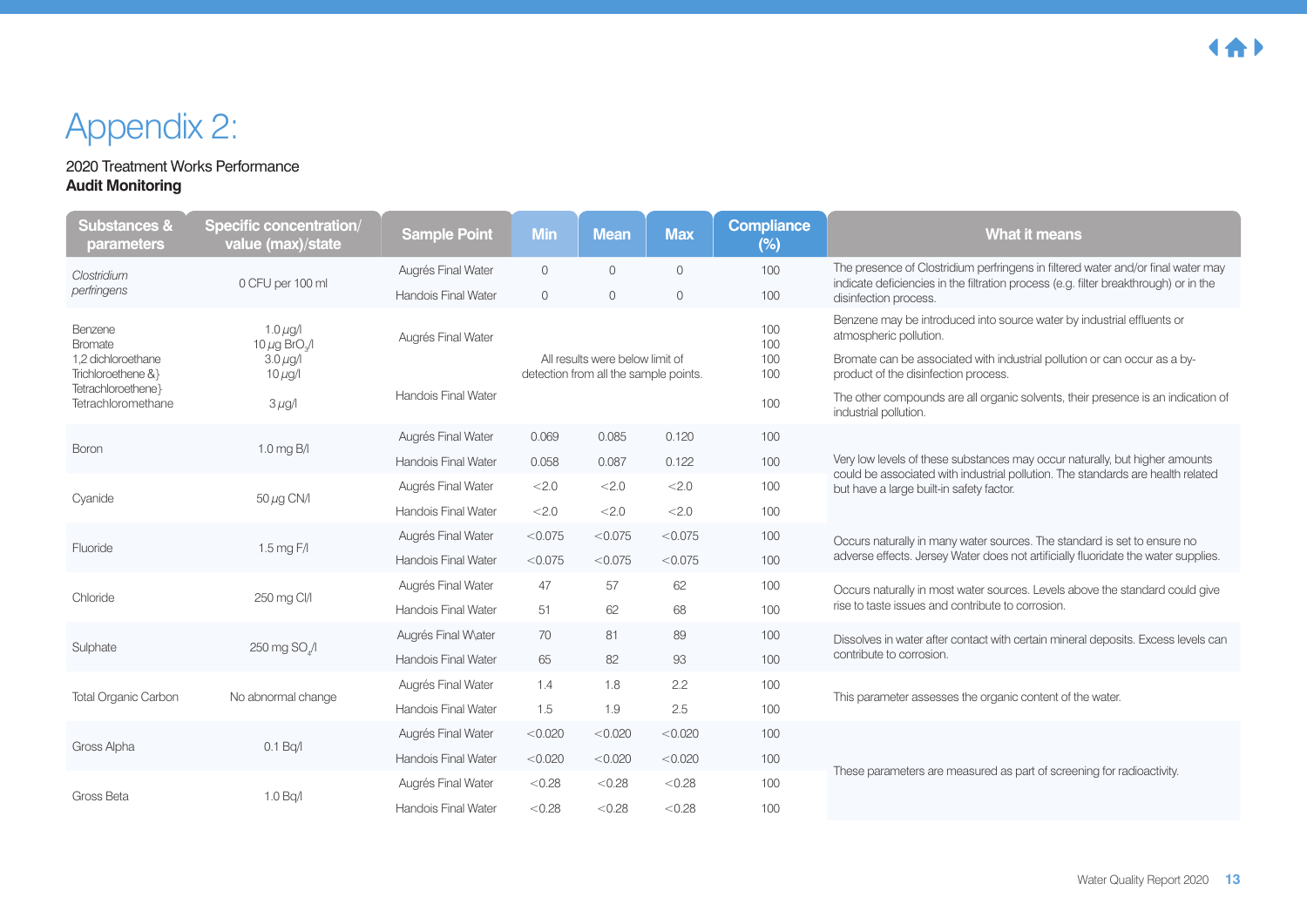## Appendix 3:

#### 2020 Treatment Works Pesticide Analysis **Audit Monitoring**

A suite of 99 pesticides have been analysed during the year at the treatment works outlets. The following table shows the ones that were detected above the limit of detection – there were 83 substances that were not.

| <b>Substances &amp; parameters</b> | <b>Specific concentration/</b><br>value (max)/state | <b>Sample Point</b>        | <b>Min</b> | <b>Mean</b> | <b>Max</b> | <b>Compliance</b><br>$(\%)$ |
|------------------------------------|-----------------------------------------------------|----------------------------|------------|-------------|------------|-----------------------------|
| $2,4-D$                            | $0.1 \mu g/l$                                       | Augrés Final Water         | < 0.007    | < 0.007     | < 0.007    | 100                         |
|                                    |                                                     | <b>Handois Final Water</b> | < 0.007    | < 0.007     | 0.011      | 100                         |
| Atrazine Desisopropyl              | $0.1 \mu g/l$                                       | Augrés Final Water         | < 0.007    | < 0.007     | 0.011      | 100                         |
|                                    |                                                     | Handois Final Water        | < 0.007    | < 0.007     | 0.010      | 100                         |
| Azoxystrobin                       | $0.1 \mu g/l$                                       | Augrés Final Water         | < 0.003    | < 0.003     | 0.012      | 100                         |
|                                    |                                                     | <b>Handois Final Water</b> | < 0.003    | < 0.003     | 0.003      | 100                         |
| Bentazone                          | $0.1 \mu g/l$                                       | Augrés Final Water         | < 0.007    | < 0.007     | 0.011      | 100                         |
|                                    |                                                     | Handois Final Water        | < 0.007    | < 0.007     | 0.009      | 100                         |
| <b>Bromacil</b>                    | $0.1 \,\mu g/l$                                     | Augrés Final Water         | < 0.003    | < 0.003     | < 0.003    | 100                         |
|                                    |                                                     | <b>Handois Final Water</b> | < 0.003    | < 0.003     | 0.005      | 100                         |
| Carbendazim                        | $0.1 \mu g/l$                                       | Augrés Final Water         | < 0.001    | < 0.001     | < 0.001    | 100                         |
|                                    |                                                     | Handois Final Water        | < 0.001    | < 0.001     | 0.002      | 100                         |
| Clopyralid                         | $0.1 \mu g/l$                                       | Augrés Final Water         | < 0.007    | < 0.007     | 0.015      | 100                         |
|                                    |                                                     | <b>Handois Final Water</b> | < 0.007    | < 0.007     | 0.010      | 100                         |
| Dicamba                            | $0.1 \mu g/l$                                       | Augrés Final Water         | < 0.020    | < 0.020     | 0.040      | 100                         |
|                                    |                                                     | Handois Final Water        | < 0.020    | < 0.020     | < 0.020    | 100                         |
| Diuron                             |                                                     | Augrés Final Water         | < 0.004    | < 0.004     | 0.006      | 100                         |
|                                    | $0.1 \mu g/l$                                       | <b>Handois Final Water</b> | < 0.004    | < 0.004     | < 0.004    | 100                         |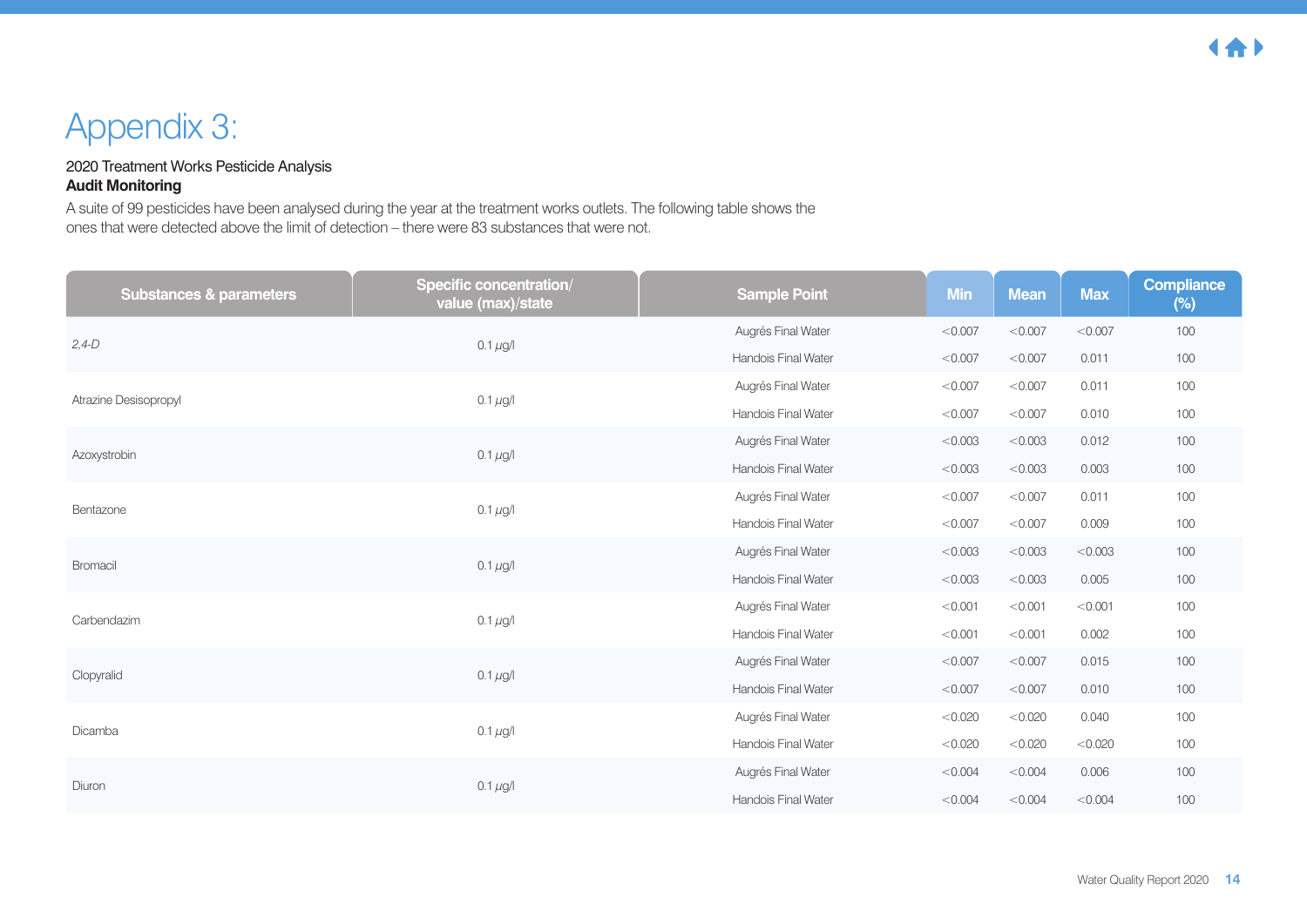## Appendix 3 (continued):

#### 2020 Treatment Works Pesticide Analysis **Audit Monitoring**

A suite of 99 pesticides have been analysed during the 2020 reporting period at the treatment works outlets, the following table shows the ones that were detected above the limit of detection – there were 83 substances that were not.

| <b>Substances &amp; parameters</b> | <b>Specific concentration/</b><br>value (max)/state | <b>Sample Point</b>        | <b>Min</b> | <b>Mean</b> | <b>Max</b> | <b>Compliance</b><br>$(\%)$ |
|------------------------------------|-----------------------------------------------------|----------------------------|------------|-------------|------------|-----------------------------|
| Fluopicolide                       | $0.1 \,\mu g/l$                                     | Augrés Final Water         | < 0.003    | < 0.003     | 0.004      | 100                         |
|                                    |                                                     | <b>Handois Final Water</b> | < 0.003    | < 0.003     | 0.007      | 100                         |
| Metobromuron                       | $0.1 \,\mu g/l$                                     | Augrés Final Water         | < 0.003    | < 0.003     | 0.003      | 100                         |
|                                    |                                                     | <b>Handois Final Water</b> | < 0.003    | 0.009       | 0.060      | 100                         |
| Metribuzin                         | $0.1 \,\mu g/l$                                     | Augrés Final Water         | < 0.005    | < 0.005     | 0.010      | 100                         |
|                                    |                                                     | <b>Handois Final Water</b> | < 0.005    | < 0.005     | < 0.005    | 100                         |
| Oxadixyl                           | $0.1 \mu g/l$                                       | Augrés Final Water         | 0.009      | 0.019       | 0.040      | 100                         |
|                                    |                                                     | <b>Handois Final Water</b> | 0.020      | 0.039       | 0.070      | 100                         |
| Pendimethalin                      | $0.1 \,\mu g/l$                                     | Augrés Final Water         | < 0.007    | < 0.007     | < 0.007    | 100                         |
|                                    |                                                     | <b>Handois Final Water</b> | < 0.007    | < 0.007     | 0.009      | 100                         |
| Propiconazole                      | $0.1 \mu g/l$                                       | Augrés Final Water         | < 0.008    | < 0.008     | 0.017      | 100                         |
|                                    |                                                     | <b>Handois Final Water</b> | < 0.008    | < 0.008     | < 0.008    | 100                         |
| Tebuconazole                       | $0.1 \,\mu g/l$                                     | Augrés Final Water         | < 0.002    | < 0.002     | < 0.002    | 100                         |
|                                    |                                                     | <b>Handois Final Water</b> | < 0.002    | < 0.002     | 0.002      | 100                         |
| <b>Total Pesticides</b>            | $0.5 \,\mu$ g/l                                     | Augrés Final Water         | 0.012      | 0.029       | 0.073      | 100                         |
|                                    |                                                     | <b>Handois Final Water</b> | 0.021      | 0.052       | 0.162      | 100                         |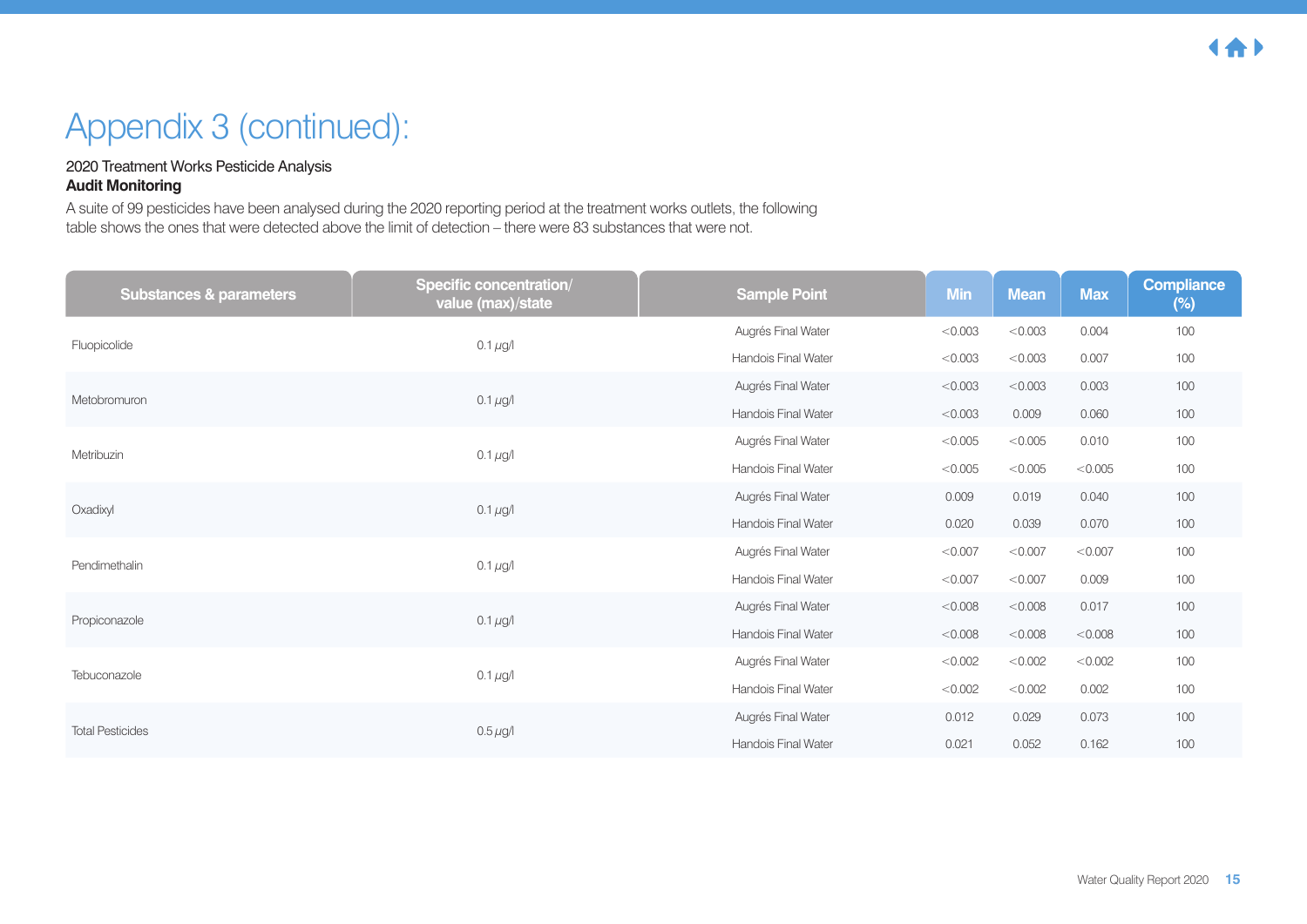## Appendix 4:

#### 2020 Treatment Works Per- and polyfluoroalkyl substances (PFAS) Analysis **Audit Monitoring**<sup>8</sup>

A suite of 17 Per- and polyfluoroalkyl substances (PFAS) have been analysed during the year at the treatment works outlets. All results reported as  $\mu$ g/l.

| Per- & polyfluoroalkyl substances                  | <b>Sample Point</b>        | <b>Min</b> | <b>Mean</b> | <b>Max</b> | <b>Compliance</b><br>$(\%)$ |
|----------------------------------------------------|----------------------------|------------|-------------|------------|-----------------------------|
| PFBA (357-22-4) Perfluoro-n-butanoic acid          | Augrés Final Water         | 0.003      | 0.008       | 0.022      | 100                         |
|                                                    | <b>Handois Final Water</b> | 0.003      | 0.010       | 0.027      | 100                         |
| PFPA (2706-90-3) Perfluoro-n-pentanoic acid        | Augrés Final Water         | 0.002      | 0.004       | 0.011      | 100                         |
|                                                    | <b>Handois Final Water</b> | 0.002      | 0.005       | 0.008      | 100                         |
| PFHxA (307-24-4) Perfluoro-n-hexanoic acid         | Augrés Final Water         | 0.003      | 0.004       | 0.005      | 100                         |
|                                                    | <b>Handois Final Water</b> | 0.003      | 0.005       | 0.008      | 100                         |
| PFBS (375-73-5) Perfluoro-1-butanesulfonate        | Augrés Final Water         | 0.003      | 0.003       | 0.004      | 100                         |
|                                                    | Handois Final Water        | 0.004      | 0.005       | 0.006      | 100                         |
| PFHpA (375-85-9) Perfluoro-n-heptanoic acid        | Augrés Final Water         | 0.002      | 0.003       | 0.003      | 100                         |
|                                                    | <b>Handois Final Water</b> | 0.002      | 0.004       | 0.005      | 100                         |
| 6:2PTS (27619-97-2) Perfluoro-octane sulfonate 6:2 | Augrés Final Water         | $<$ LoD    | $<$ LoD     | 0.002      | 100                         |
|                                                    | <b>Handois Final Water</b> | $<$ LoD    | $<$ LoD     | 0.003      | 100                         |
| PFOA (335-67-1) Perfluoro-n-octanoic acid          | Augrés Final Water         | 0.003      | 0.004       | 0.005      | 100                         |
|                                                    | <b>Handois Final Water</b> | 0.004      | 0.008       | 0.029      | 100                         |
|                                                    | Augrés Final Water         | 0.002      | 0.004       | 0.008      | 100                         |
| PFHxS (355-46-4) Perfluoro-1-hexanesulfonate       | <b>Handois Final Water</b> | 0.004      | 0.006       | 0.012      | 100                         |
|                                                    | Augrés Final Water         | $<$ LoD    | $<$ LoD     | $<$ LoD    | 100                         |
| PFNA (375-95-1) Perfluoro-n-nonanoic acid          | <b>Handois Final Water</b> | $<$ LoD    | $<$ LoD     | 0.001      | 100                         |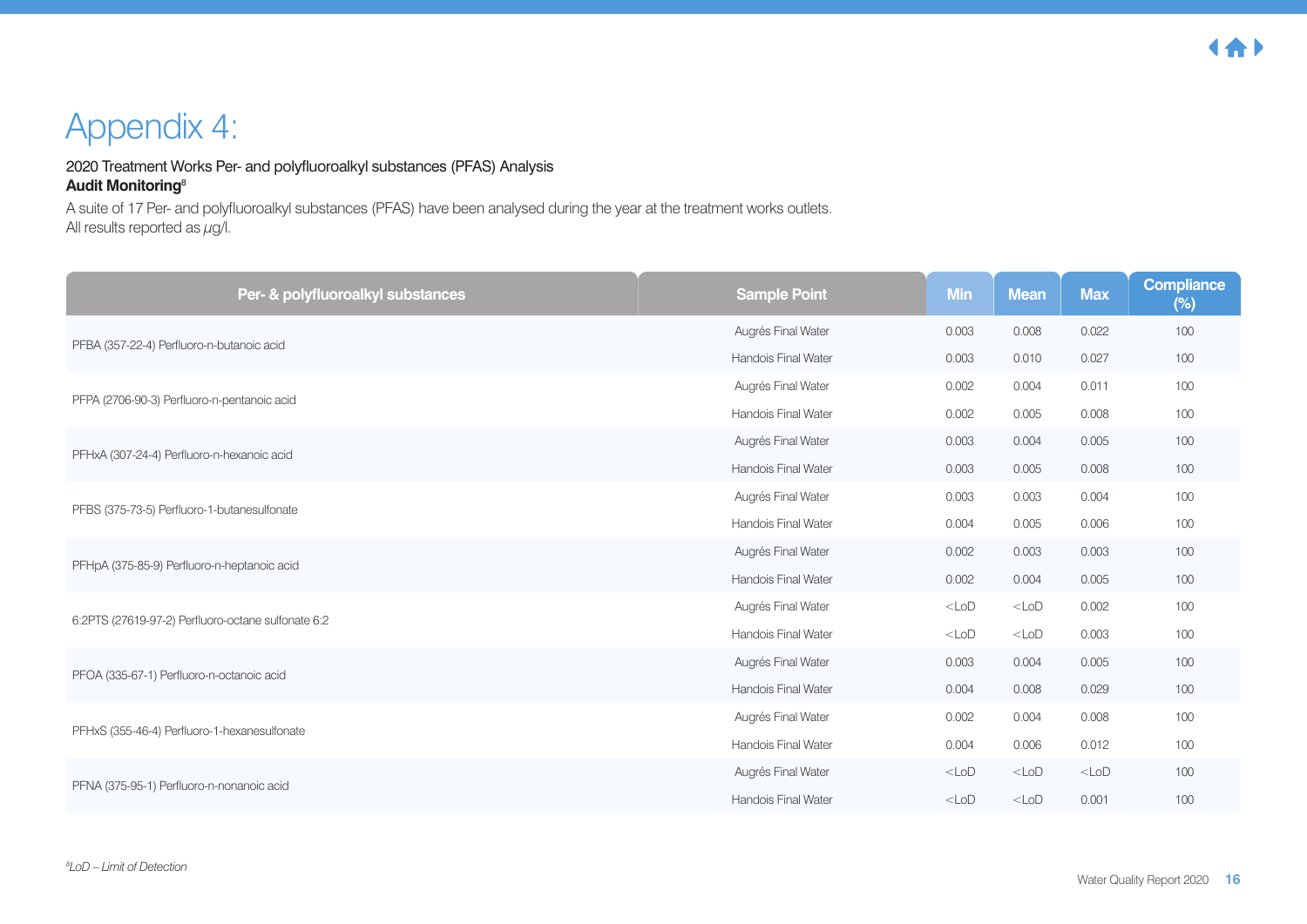## Appendix 4 (continued):

#### 2020 Treatment Works Per- and polyfluoroalkyl substances (PFAS) Analysis **Audit Monitoring**<sup>8</sup>

A suite of 17 Per- and polyfluoroalkyl substances (PFAS) have been analysed during the 2020 reporting period at the treatment works outlets. All results reported as  $\mu$ g/l.

| Per- & polyfluoroalkyl substances               | <b>Sample Point</b>        | <b>Min</b> | <b>Mean</b> | <b>Max</b> | Compliance<br>$(\%)$ |
|-------------------------------------------------|----------------------------|------------|-------------|------------|----------------------|
| PFHpS (375-92-8) Perfluoro-1-heptanesulfonate   | Augrés Final Water         | $<$ LoD    | $<$ LoD     | $<$ LoD    | 100                  |
|                                                 | <b>Handois Final Water</b> | $<$ LoD    | $<$ LoD     | $<$ LoD    | 100                  |
| PFDA (335-76-2) Perfluoro-n-decanoic acid       | Augrés Final Water         | $<$ LoD    | $<$ LoD     | $<$ LoD    | 100                  |
|                                                 | <b>Handois Final Water</b> | $<$ LoD    | $<$ LoD     | $<$ LoD    | 100                  |
| PFUnA (2058-94-8) Perfluoro-n-undecanoic acid   | Augrés Final Water         | $<$ LoD    | $<$ LoD     | $<$ LoD    | 100                  |
|                                                 | <b>Handois Final Water</b> | $<$ LoD    | $<$ LoD     | $<$ LoD    | 100                  |
|                                                 | Augrés Final Water         | $<$ LoD    | $<$ LoD     | $<$ LoD    | 100                  |
| PFDoA (307-55-1) Perfluoro-n-dodecanoic acid    | <b>Handois Final Water</b> | $<$ LoD    | $<$ LoD     | $<$ LoD    | 100                  |
|                                                 | Augrés Final Water         | $<$ LoD    | $<$ LoD     | $<$ LoD    | 100                  |
| PFOSA (754-91-6) Perfluoro-octanesulfonamide    | <b>Handois Final Water</b> | $<$ LoD    | $<$ LoD     | $<$ LoD    | 100                  |
| PFDS (335-73-3) Perfluoro-1-decanesulfonate     | Augrés Final Water         | $<$ LoD    | $<$ LoD     | $<$ LoD    | 100                  |
|                                                 | <b>Handois Final Water</b> | $<$ LoD    | $<$ LoD     | $<$ LoD    | 100                  |
|                                                 | Augrés Final Water         | $<$ LoD    | $<$ LoD     | $<$ LoD    | 100                  |
| PFPeS (2706-91-4) Perfluoro-1-pentanesulfonate  | <b>Handois Final Water</b> | $<$ LoD    | $<$ LoD     | $<$ LoD    | 100                  |
|                                                 | Augrés Final Water         | 0.004      | 0.009       | 0.017      | 100                  |
| Total PFOS (sum of linear and branched PFOS)    | <b>Handois Final Water</b> | 0.005      | 0.013       | 0.026      | 100                  |
|                                                 | Augrés Final Water         | 0.023      | 0.040       | 0.052      | 100                  |
| Total PFAS (sum of all substances listed above) | <b>Handois Final Water</b> | 0.034      | 0.057       | 0.079      | 100                  |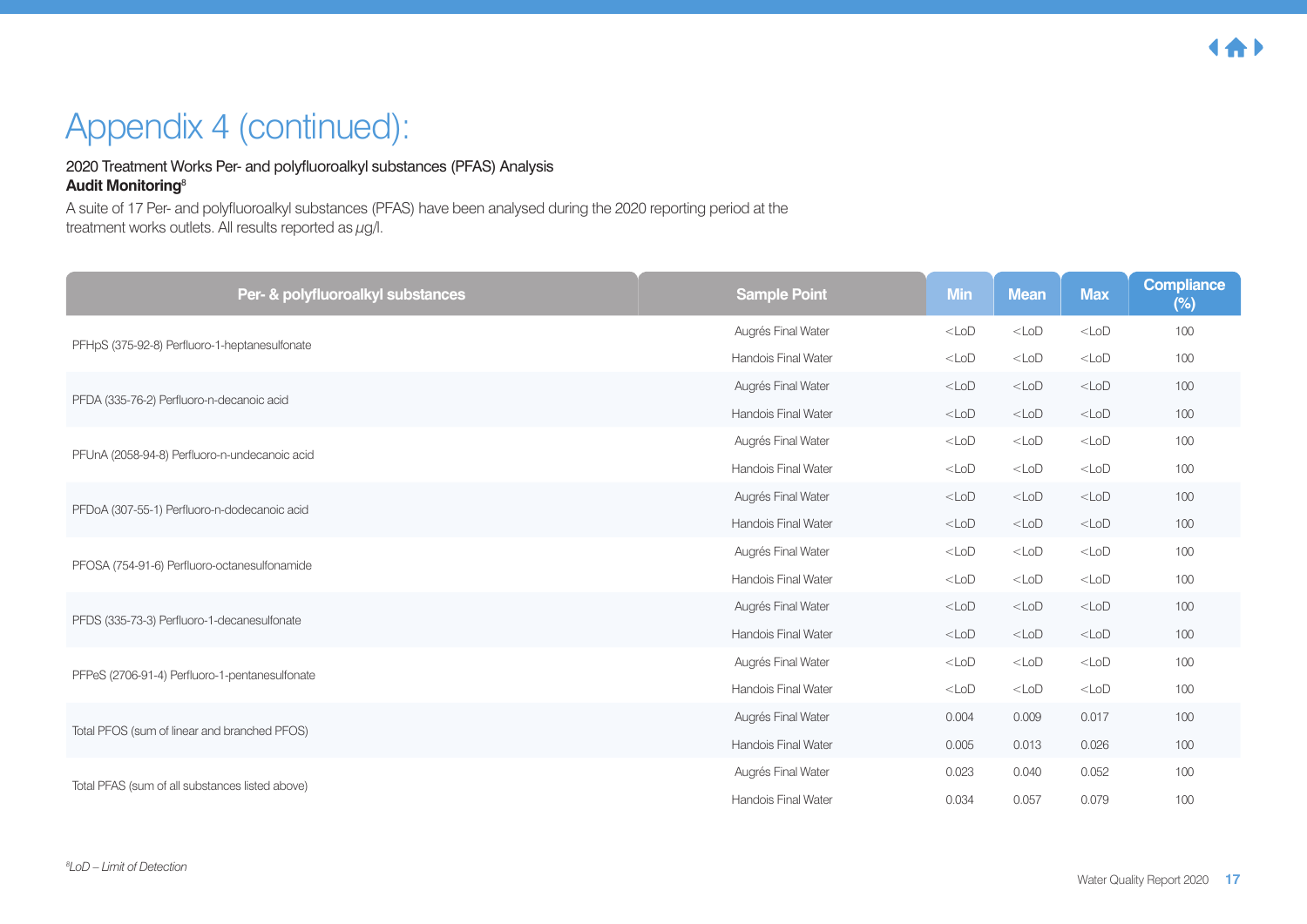## Appendix 5:

2020 Service Reservoir (SR) Performance **Check Monitoring**

| <b>Substances &amp;</b><br>parameters | Specific concentration/<br>value (max)/state | <b>Sample Point</b> | <b>Min</b> | <b>Mean</b>        | <b>Max</b> | <b>Compliance</b><br>$(\%)$ | <b>What it means</b>                                                                                                                                        |
|---------------------------------------|----------------------------------------------|---------------------|------------|--------------------|------------|-----------------------------|-------------------------------------------------------------------------------------------------------------------------------------------------------------|
|                                       |                                              | Les Platons East SR | $\circ$    | $\mathbf{0}$       | $\circ$    | 100                         |                                                                                                                                                             |
| E.coli                                | 0 MPN per 100ml                              | Les Platons West SR | $\circ$    | $\overline{0}$     | $\circ$    | 100                         | Primary indicator of faecal contamination of treated water.                                                                                                 |
|                                       |                                              | Westmount SR        | $\circ$    | $\overline{0}$     | $\circ$    | 100                         |                                                                                                                                                             |
|                                       |                                              | Les Platons East SR | $\circ$    | $\circ$            | 14         | 98.1                        | Detection of coliform bacteria may indicate sub-optimal operation of the<br>treatment process or ingress of contamination from breaches in the integrity of |
| 0 MPN per 100ml<br>Coliform bacteria  | (95% of samples)                             | Les Platons West SR | $\circ$    | $\mathbf{0}$       | $\circ$    | 100                         | the distribution system.                                                                                                                                    |
|                                       |                                              | Westmount SR        | $\circ$    | $\circ$            | $\circ$    | 100                         | For water to be deemed wholesome leaving a service reservoir there has to be a<br>95% or greater compliance with the coliform bacteria regulatory limit.    |
|                                       |                                              | Les Platons East SR |            |                    |            | 100                         |                                                                                                                                                             |
| Colony counts                         | No abnormal change                           | Les Platons West SR |            | No abnormal change |            | 100                         | Monitoring water supplies for colony count bacteria can be useful for monitoring<br>trends in water quality or detecting sudden changes in quality.         |
|                                       |                                              | Westmount SR        |            |                    |            | 100                         |                                                                                                                                                             |
|                                       |                                              | Les Platons East SR | 0.05       | 0.15               | 0.42       | 100                         |                                                                                                                                                             |
| Residual disinfectant                 | No value mg Cl <sub>2</sub> /I               | Les Platons West SR | 0.06       | 0.16               | 0.39       | 100                         | Sufficient chlorine is added to all supplies to ensure the absence of harmful<br>microorganisms.                                                            |
|                                       |                                              | Westmount SR        | 0.06       | 0.12               | 0.19       | 100                         |                                                                                                                                                             |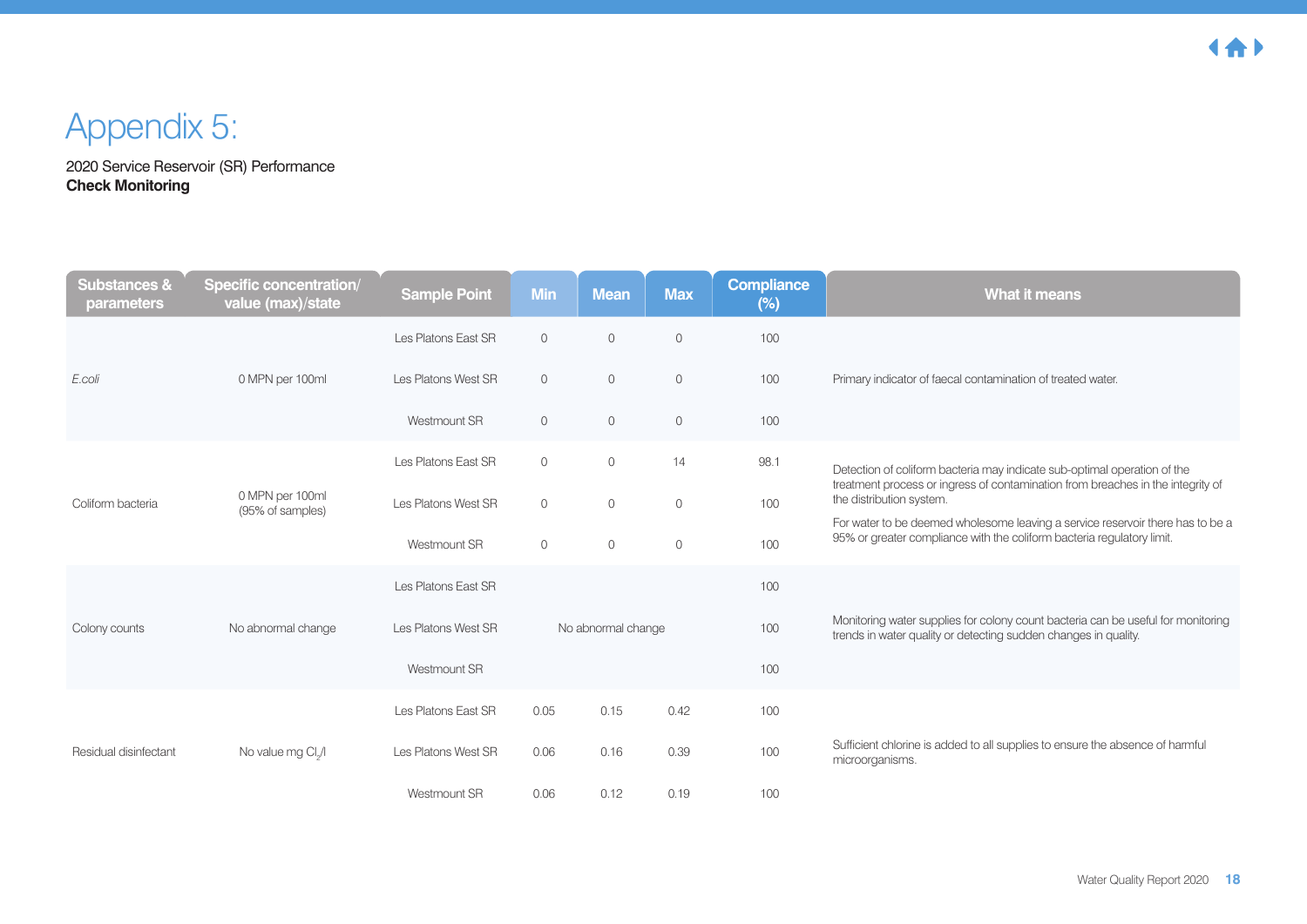## Appendix 6:

Water Quality in the Supply Zone **Check Monitoring**

| <b>Substances &amp;</b><br>parameters | <b>Specific concentration/</b><br>value (max)/state | <b>Min</b>   | <b>Mean</b>        | <b>Max</b>   | <b>Compliance</b><br>$(\%)$ | <b>What it means</b>                                                                                                                                                                           |
|---------------------------------------|-----------------------------------------------------|--------------|--------------------|--------------|-----------------------------|------------------------------------------------------------------------------------------------------------------------------------------------------------------------------------------------|
| E.coli                                | 0 MPN per 100ml                                     | $\circ$      | $\circ$            | $\circ$      | 100                         | Primary indicator of faecal contamination of treated water                                                                                                                                     |
| Coliform bacteria                     | 0 MPN per 100ml                                     | $\mathbf{0}$ | $\circ$            | $\mathbf{0}$ | 100                         | Detection of coliform bacteria may indicate sub-optimal operation of the treatment process or ingress of<br>contamination from breaches in the integrity of the distribution system.           |
| Residual disinfectant                 | No value mg Cl2/I                                   | 0.02         | 0.14               | 0.64         |                             | Chlorine is added to our water along with ammonia to form a stable chloramine disinfectant compound, to<br>ensure that there are no harmful bacteria in the water we supply.                   |
| Aluminium                             | $200 \mu$ g Al/l                                    | < 5.0        | 12.3               | 53.0         | 100                         | Occurs naturally in many water resources. Aluminium compounds are also used at some water treatment<br>works to remove impurities, but are themselves removed in the process                   |
| Ammonium                              | 0.50 mg NH4/l                                       | < 0.01       | 0.02               | 0.10         | 100                         | May be naturally present in some waters and is not harmful.                                                                                                                                    |
| Colony counts                         | No abnormal change                                  |              | No abnormal change |              | 100                         | Monitoring water supplies for colony count bacteria can be useful for monitoring trends in water quality or<br>detecting sudden changes in quality                                             |
| Colour                                | 20 mg/l Pt/Co                                       | < 0.30       | 1.32               | 7.35         | 100                         | Water should be clear and bright but natural organic matter or pipework corrosion products may<br>occasionally impart a slight tint.                                                           |
| Conductivity                          | 2500 µS/cm at 200C                                  | 430          | 514                | 562          | 100                         | A measure of the ability of the water to conduct an electric current and therefore a measurement of the<br>mineral salts dissolved in the water.                                               |
| Clostridium<br>perfringens            | 0 CFU per 100ml                                     | $\circ$      | $\circ$            | $\circ$      | 100                         | The presence of Clostridium perfringens in filtered water and/or final water may indicate deficiencies in the<br>filtration process (e.g. filter breakthrough) or in the disinfection process. |
| Hydrogen ion                          | 10.0 pH value 6.5 (min)                             | 7.06         | 7.57               | 7.96         | 100                         | A measure of acidity or alkalinity. Excessively acidic or alkaline water can contribute to corrosion of pipes<br>and fittings.                                                                 |
| Iron                                  | $200 \mu$ g Fe/I                                    | < 3.0        | 12.1               | 168.8        | 100                         | Iron may be associated with the corrosion of old iron mains. The standard has been set for aesthetic<br>reasons as levels persistently above the standard can give rise to discoloured water.  |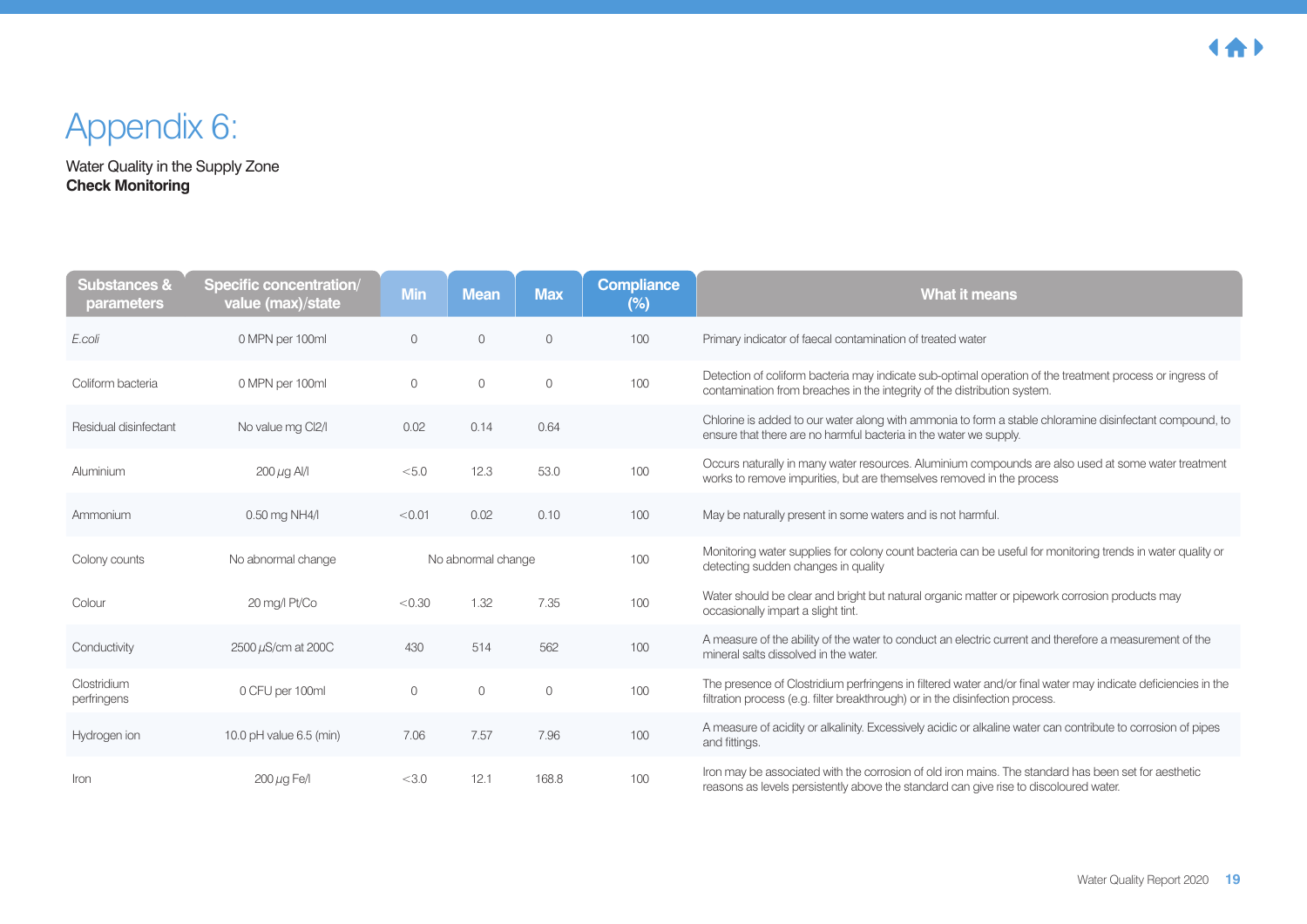## Appendix 6 (continued):

Water Quality in the Supply Zone **Check Monitoring**

| <b>Substances &amp;</b><br>parameters | Specific concentration/<br>value (max)/state | <b>Min</b>     | <b>Mean</b> | <b>Max</b>   | <b>Compliance</b><br>$(\%)$ | <b>What it means</b>                                                                                                                                                                                                                            |
|---------------------------------------|----------------------------------------------|----------------|-------------|--------------|-----------------------------|-------------------------------------------------------------------------------------------------------------------------------------------------------------------------------------------------------------------------------------------------|
| Manganese                             | $50 \mu g$ Mn/I                              | < 0.9          | 7.0         | 36.6         | 100                         | Occurs naturally in many water sources. The standard is set for aesthetic reasons as black deposits of<br>manganese dioxide can give rise to discoloured water.                                                                                 |
| Nitrate                               | 50 mg NO3/I                                  | 12.1           | 33.7        | 45.4         | 100                         | Nitrate arises from the use of fertilisers in agriculture and may be minimised by good practices and<br>appropriate controls.                                                                                                                   |
| Nitrite                               | 0.5 mg NO2/I                                 | < 0.003        | 0.019       | 0.094        | 100                         | Nitrite may be associated with nitrate or with the use of ammonia in water disinfection.                                                                                                                                                        |
| Nitrate/Nitrite ratio                 | 1.000                                        | 0.254          | 0.681       | 0.916        | 100                         | The regulations specify that the ratio according to the following formula must not exceed 1, [nitrate]/50 $+$<br>[nitrite]/3, where the square brackets signify the concentrations in mg/l for nitrate (NO3) and nitrite (NO2)<br>respectively. |
| Taste                                 | 3 at 25°C Dilution number                    | $\overline{0}$ | $\circ$     | $\mathbf{0}$ | 100                         | The water is examined the water for unpleasant taste. This is set for aesthetic reasons.                                                                                                                                                        |
| Odour                                 | 3 at 25°C Dilution number                    | $\circ$        | $\mathbf 0$ | 5            | 97.5                        | The water is examined the water for unpleasant odour. This is set for aesthetic reasons and does not affect<br>health                                                                                                                           |
| Turbidity                             | 4 NTU                                        | 0.07           | 0.17        | 2.36         | 100                         | The Standard requires that there should be no haziness caused by fine particles.                                                                                                                                                                |
| Cyanide                               | 50 $\mu$ g CN/I                              | < 2.0          | < 2.0       | < 2.0        | 100                         | Very low levels may occur naturally, but higher amounts could be associated with industrial pollution. The<br>standards are health related but have a large built-in safety factor.                                                             |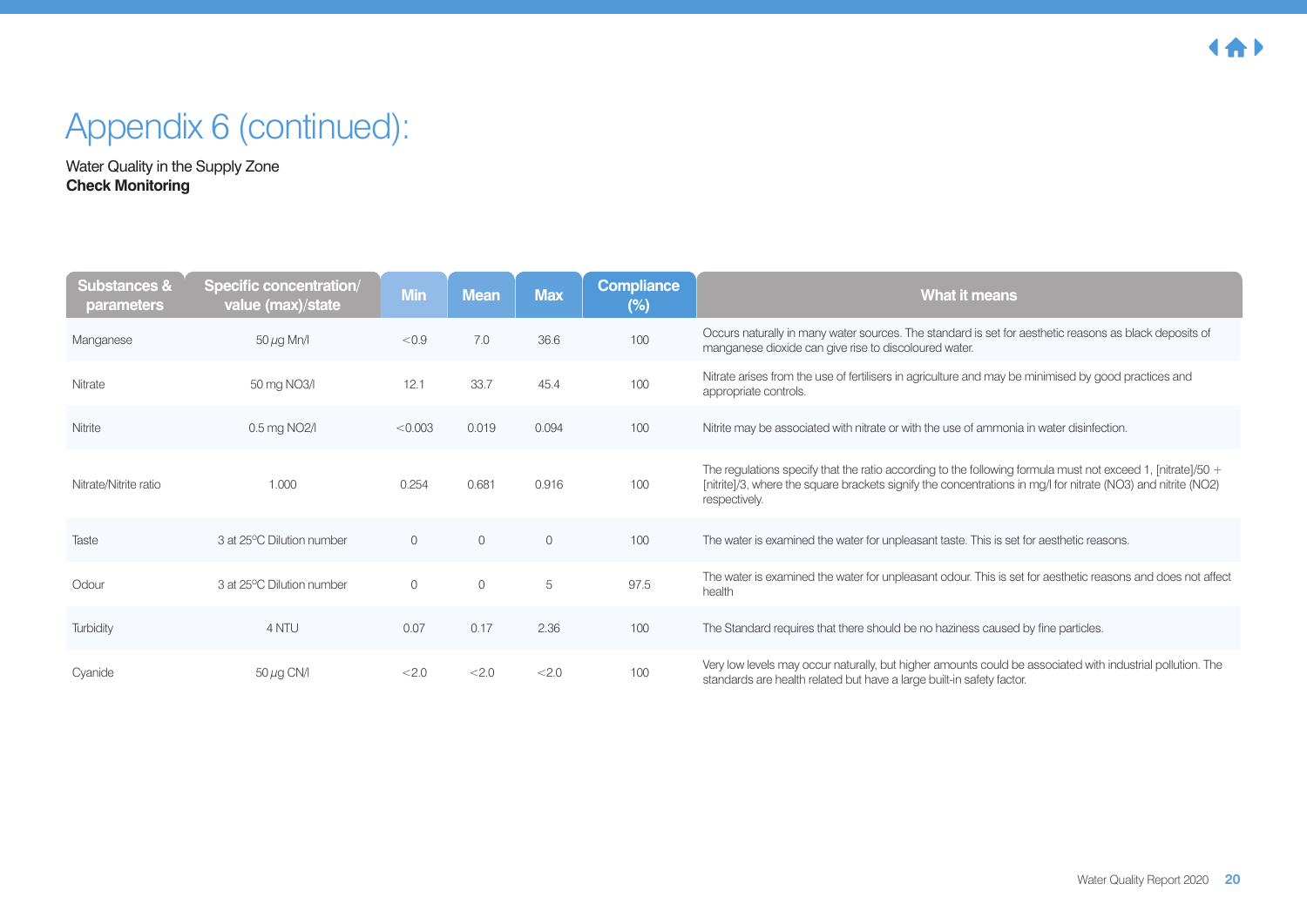## Appendix 7:

Water Quality in the Supply Zone **Audit Monitoring**

| <b>Substances &amp;</b><br>parameters | <b>Specific concentration/</b><br>value (max)/state | <b>Min</b>  | <b>Mean</b> | <b>Max</b>   | <b>Compliance</b><br>$(\%)$ | <b>What it means</b>                                                                                                                                                                                                                                                |
|---------------------------------------|-----------------------------------------------------|-------------|-------------|--------------|-----------------------------|---------------------------------------------------------------------------------------------------------------------------------------------------------------------------------------------------------------------------------------------------------------------|
| Antimony                              | $5.0 \mu$ g Sb/I                                    |             | 0.2         |              | 100                         | Very low levels may occur naturally, but higher amounts could be associated with industrial pollution. The                                                                                                                                                          |
| Arsenic                               | $10 \mu g$ As/I                                     |             | < 1.0       |              | 100                         | standards are health related but have a large built-in safety factor.                                                                                                                                                                                               |
| Benzene                               | 1.0 $\mu$ g/l                                       |             | < 0.02      |              | 100                         | Benzene may be introduced into source water by industrial effluents or atmospheric pollution.                                                                                                                                                                       |
| Boron                                 | $1.0$ mg B/I                                        | 0.067       | 0.104       | 0.190        | 100                         | Very low levels may occur naturally, but higher amounts could be associated with industrial pollution. The<br>standards are health related but have a large built-in safety factor.                                                                                 |
| Cadmium                               | $5.0 \mu g$ Cd/I                                    |             | < 0.12      |              | 100                         | Very low levels may occur naturally, but higher amounts could be associated with industrial pollution. The                                                                                                                                                          |
| Chromium                              | $50 \mu g$ Cr/I                                     |             | < 0.5       |              | 100                         | standards are health related but have a large built-in safety factor.                                                                                                                                                                                               |
| Copper                                | 2000 µg Cu/l                                        | $<$ 4       | 11          | 65           | 100                         | Any significant amount of copper is likely to come from corrosion of customers' pipes or fittings. Excess<br>amounts can cause a metallic taste.                                                                                                                    |
| 1.2 dichloroethane                    | $3.0 \mu$ g/l                                       | < 0.12      | < 0.12      | < 0.12       | 100                         | The presence of this organic solvent is an indication of industrial pollution.                                                                                                                                                                                      |
| Enterococci                           | 0 MPN per 100 ml                                    | $\mathbf 0$ | $\circ$     | $\mathbf{0}$ | 100                         | Used to assess the significance of the presence of coliform bacteria in the absence of E.coli or to provide<br>additional information when assessing the extent of possible faecal contamination. They are regarded as<br>secondary indicators of faecal pollution. |
| Fluoride                              | $1.5 \,\mathrm{mg}$ F/I                             | < 0.075     | < 0.075     | < 0.075      | 100                         | Occurs naturally in many water sources. The standard is set to ensure no adverse effects. Jersey Water<br>does not artificially fluoridate the water supplies.                                                                                                      |
| Gross Alpha                           | 0.1 Bq/l                                            | < 0.020     | < 0.020     | < 0.020      | 100                         | These parameters are measured as part of screening for radioactivity.                                                                                                                                                                                               |
| Gross Beta                            | 1.0 Bq/l                                            | < 0.28      | < 0.28      | < 0.28       | 100                         |                                                                                                                                                                                                                                                                     |